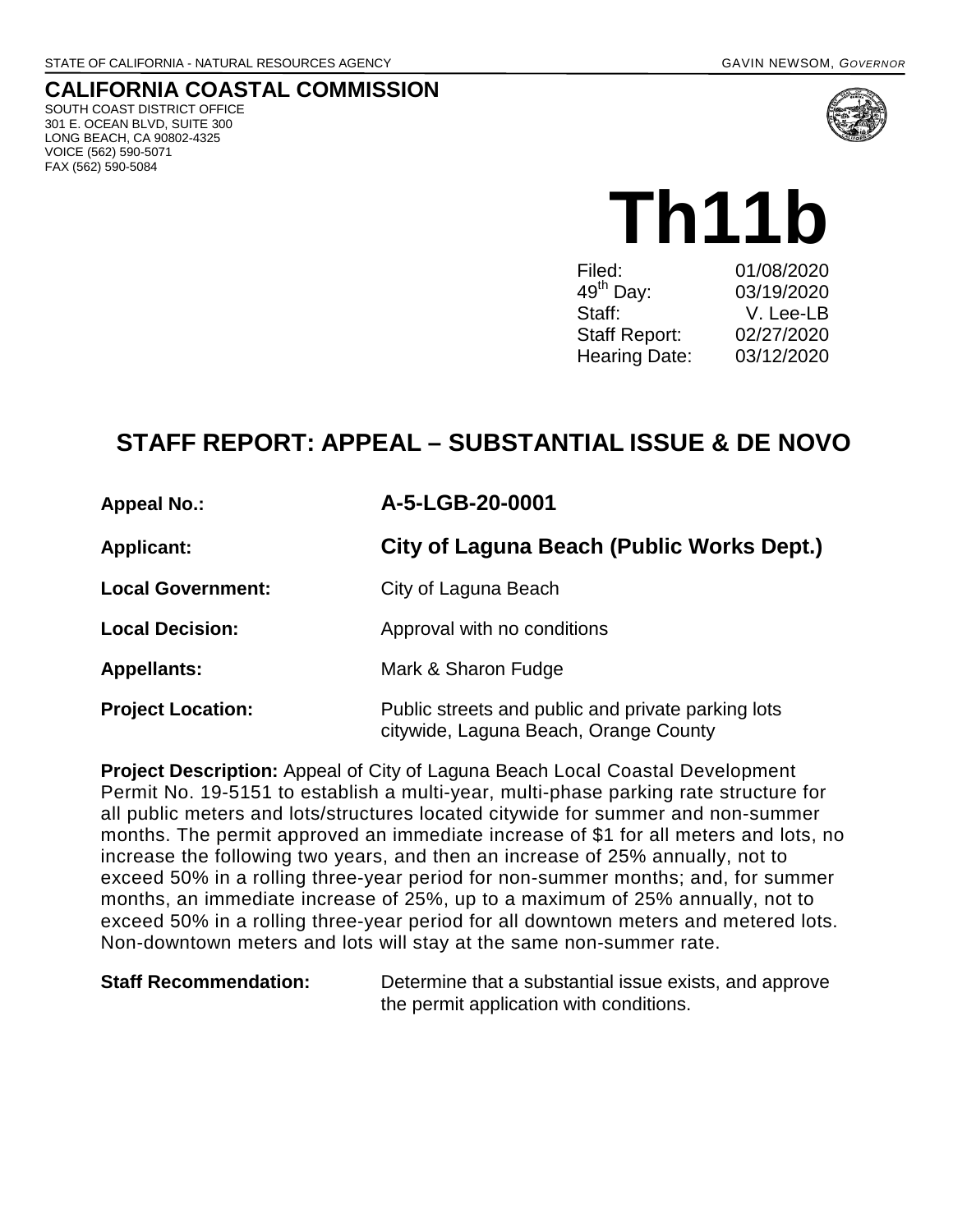**IMPORTANT HEARING PROCEDURE NOTE:** The Commission will not take public testimony during the "substantial issue" phase of the appeal hearing unless at least three Commissioners request it. If the Commission finds that the appeal raises a substantial issue, the "de novo" phase of the hearing will follow, during which the Commission will take public testimony.

#### **SUMMARY OF STAFF RECOMMENDATION**

The City's action on Local Coastal Development Permit ("CDP") No. 19-5151 approved an indefinite authorization of parking rate increases for all public meters and lots/structures located citywide. Staff recommends that the Commission first determine that a **substantial issue exists** with respect to the grounds on which appeal number A-5-LGB-20-0001 has been filed for the following reasons: (1) the City's decision did not consider eliminating or significantly reducing the cost of parking permits for fuel-efficient or alternative-fuel vehicles pursuant to LUE Action 1.1.6 of the certified Local Coastal Program ("LCP"); (2) the City's decision did not adequately reduce conflicts between visitor-serving uses/infrastructure and residents; and (3) the indefinite authorization of the citywide parking rate increase would significantly impact public access and recreational opportunities to and along the coastline of Laguna Beach, and would disproportionately impact members of the underserved communities, who have less disposable income and fewer options for enjoying public access to and recreation on the coast.

Staff then recommends approval of the permit application with **three (3) special conditions** that require the City to: (1) limit its implementation of the parking rate increases to a limited term (three-year) authorization period; (2) implement the additional language accessibility program for the purpose of advertising its peripheral parking and free trolley program in languages other than English; and (3) implement parking incentives for fuelefficient or alternative-fuel vehicles.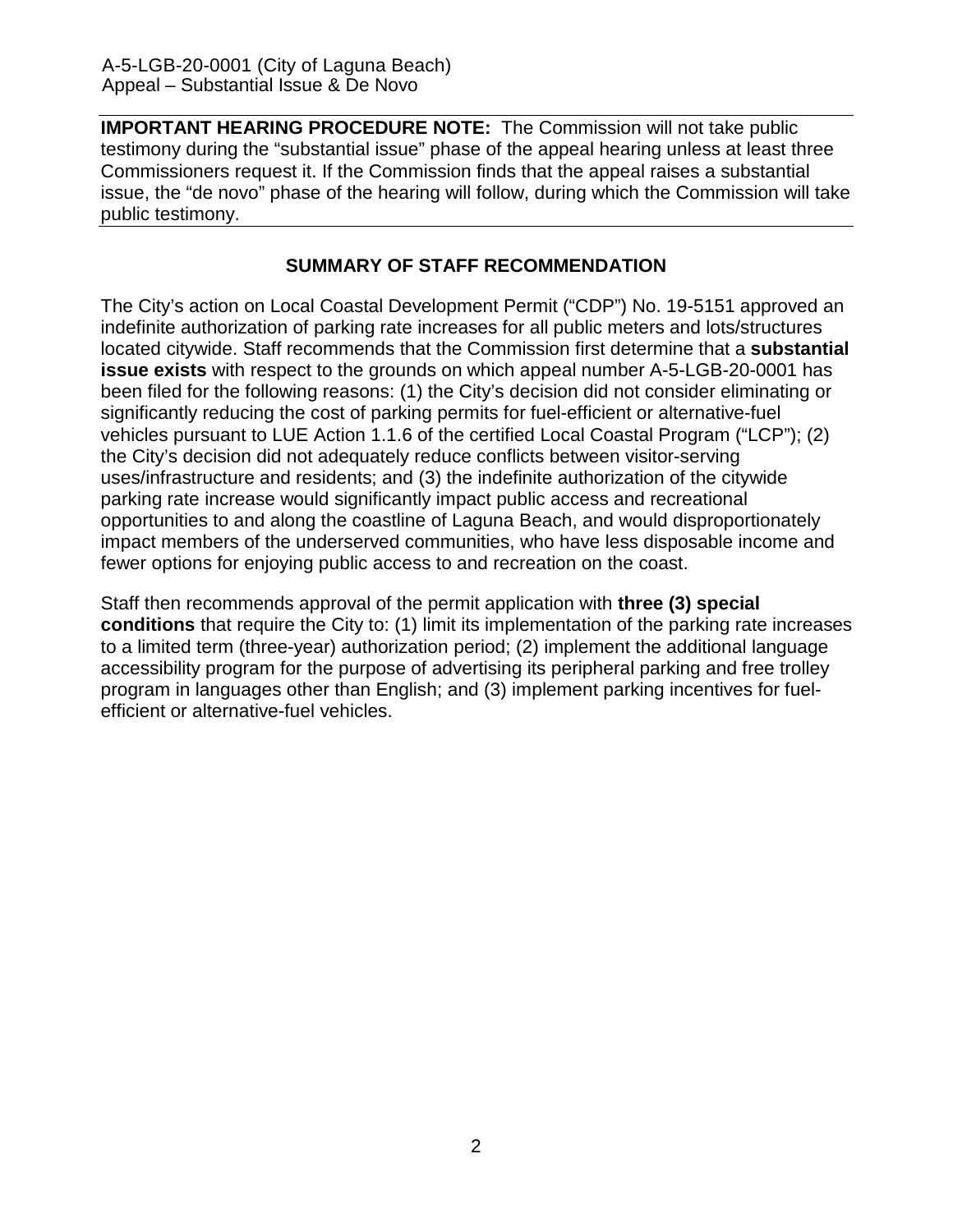# **TABLE OF CONTENTS**

|    | <b>MOTION AND RESOLUTION - SUBSTANTIAL ISSUE 4</b>                |     |
|----|-------------------------------------------------------------------|-----|
| Н. |                                                                   |     |
|    |                                                                   |     |
|    |                                                                   | 5   |
|    | V. FINDINGS AND DECLARATIONS - SUBSTANTIAL ISSUE 7                |     |
|    |                                                                   |     |
|    |                                                                   |     |
|    | C. FACTORS TO BE CONSIDERED IN SUBSTANTIAL ISSUE ANALYSIS 8       |     |
|    |                                                                   |     |
|    |                                                                   |     |
|    |                                                                   |     |
|    |                                                                   | .21 |
|    |                                                                   | 22  |
|    |                                                                   |     |
|    | А.                                                                |     |
|    | В.                                                                |     |
|    | C.                                                                |     |
|    | D.                                                                | 26  |
|    | PROMOTION OF FUEL-EFFICIENT OR ALTERNATIVE-FUEL VEHICLES 28<br>Е. |     |
|    | F.<br>G.                                                          |     |

# **APPENDICES**

Appendix A – Substantive File Documents

## **[EXHIBITS](https://documents.coastal.ca.gov/reports/2017/8/w12a/w12a-8-2017-exhibits.pdf)**

- [Exhibit 1 Project Location](https://documents.coastal.ca.gov/reports/2020/3/th11b/th11b-3-2020-exhibits.pdf)
- Exhibit 2 City [Resolution for Local CDP No. 19-5154](https://documents.coastal.ca.gov/reports/2020/3/th11b/th11b-3-2020-exhibits.pdf)
- [Exhibit 3 Appeal](https://documents.coastal.ca.gov/reports/2020/3/th11b/th11b-3-2020-exhibits.pdf)
- [Exhibit 4 City's 2019 Parking Occupancy Data](https://documents.coastal.ca.gov/reports/2020/3/th11b/th11b-3-2020-exhibits.pdf)
- [Exhibit 5 City's Parking Rate Comparison Chart](https://documents.coastal.ca.gov/reports/2020/3/th11b/th11b-3-2020-exhibits.pdf)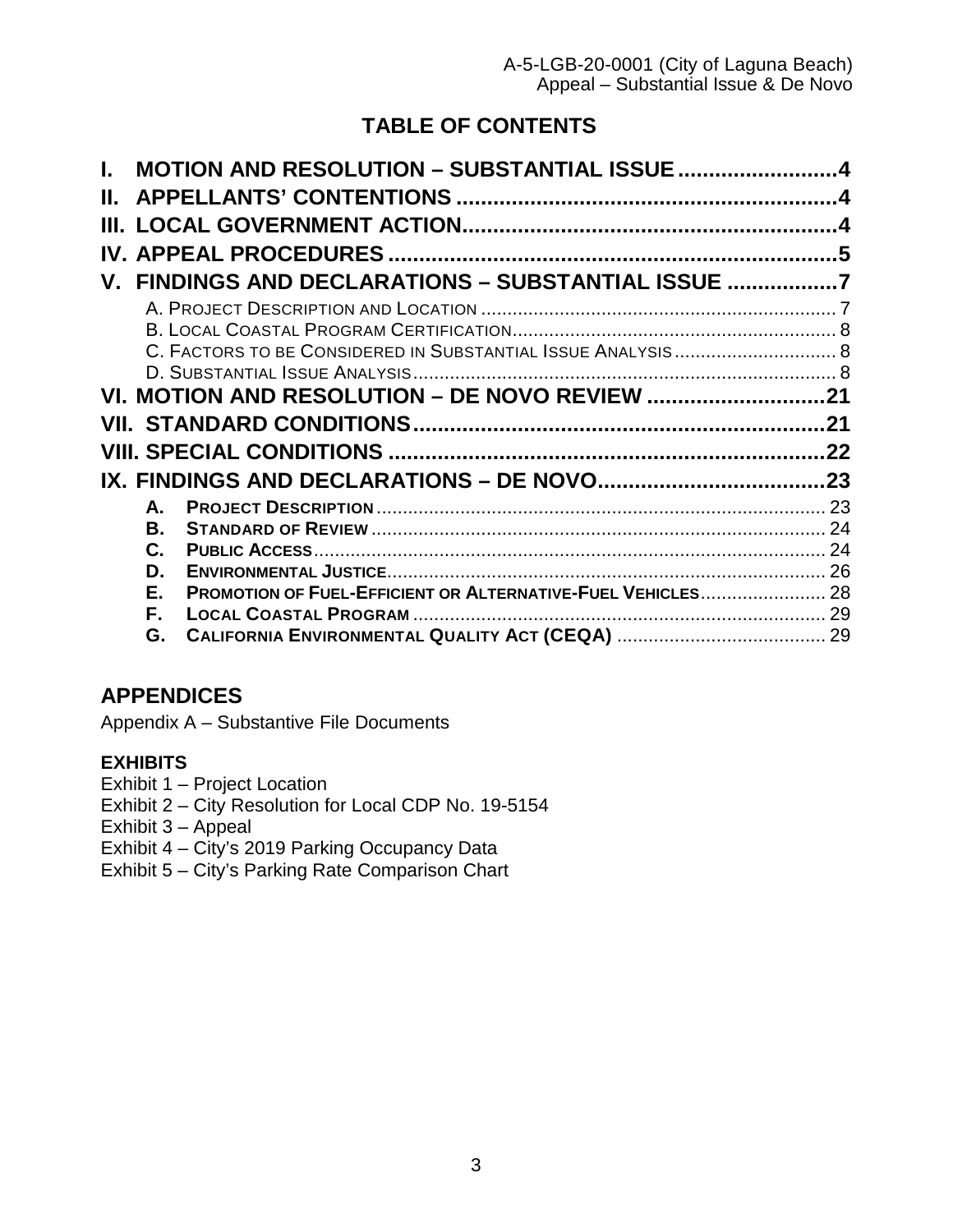# <span id="page-3-0"></span>I. MOTION AND RESOLUTION – **SUBSTANTIAL ISSUE**

**Motion:** I move that the Commission determine that Appeal No. A-5-LGB-20-0001 raises NO Substantial Issue with respect to the grounds on which the appeal has been filed under § 30603 of the Coastal Act.

Staff recommends a **NO** vote. Following the staff recommendation on this motion will result in the Commission proceeding to conduct a de novo review of the application, and adoption of the following resolution and findings. Conversely, passage of this motion would result in a finding of No Substantial Issue and the local action would become final and effective. The motion passes only by an affirmative vote of the majority of the appointed Commissioners present.

**Resolution**: The Commission hereby finds that Appeal No. **A-5-LGB-20-0001** presents a **SUBSTANTIAL ISSUE** with respect to the grounds on which the appeal has been filed under Section 30603 of the Coastal Act regarding consistency with the certified Local Coastal Plan and/or the public access policies of the Coastal Act.

# <span id="page-3-1"></span>**II. APPELLANTS' CONTENTIONS**

On January 8, 2020, Mark and Sharon Fudge filed an appeal of the City-issued CDP for parking rate increases citywide **[\(Exhibit 3\)](https://documents.coastal.ca.gov/reports/2020/3/th11b/th11b-3-2020-exhibits.pdf)**. The appellants raise the following concerns with the City-approved parking rate structure:

- 1) The City's action did not maximize protection of the community's coastal and other natural resources;
- 2) The City's action is not adequately committed to creating a sustainable community as provided by the certified LCP;
- 3) The City's action did not consider the impact of parking rate increase on Laguna Beach's traffic conditions and community character;
- 4) The City did not proactively participate in the planning activities of regional and adjacent jurisdictions in its approval as required by the certified LCP;
- 5) The City's action did not follow the policies of its General Plan; and
- 6) The City's action did not adequately maximize public access to and along the coast, nor did it consider environmental justice in the approval of the parking rate increases.

# <span id="page-3-2"></span>**III. LOCAL GOVERNMENT ACTION**

On December 4, 2019, the City of Laguna Beach Planning Commission held a public hearing and approved CDP No. 19-5154, which allows the establishment of a multi-year, multi-phase parking rate structure for all public parking meters and lots/structures located citywide, with different provisions for how the rates could change for summer and nonsummer months (**[Exhibit 2](https://documents.coastal.ca.gov/reports/2020/3/th11b/th11b-3-2020-exhibits.pdf)**).

The project description of Resolution No. 19-5154 (**[Exhibit 2](https://documents.coastal.ca.gov/reports/2020/3/th11b/th11b-3-2020-exhibits.pdf)**) approving Local CDP No. 19-5154 reads as follows: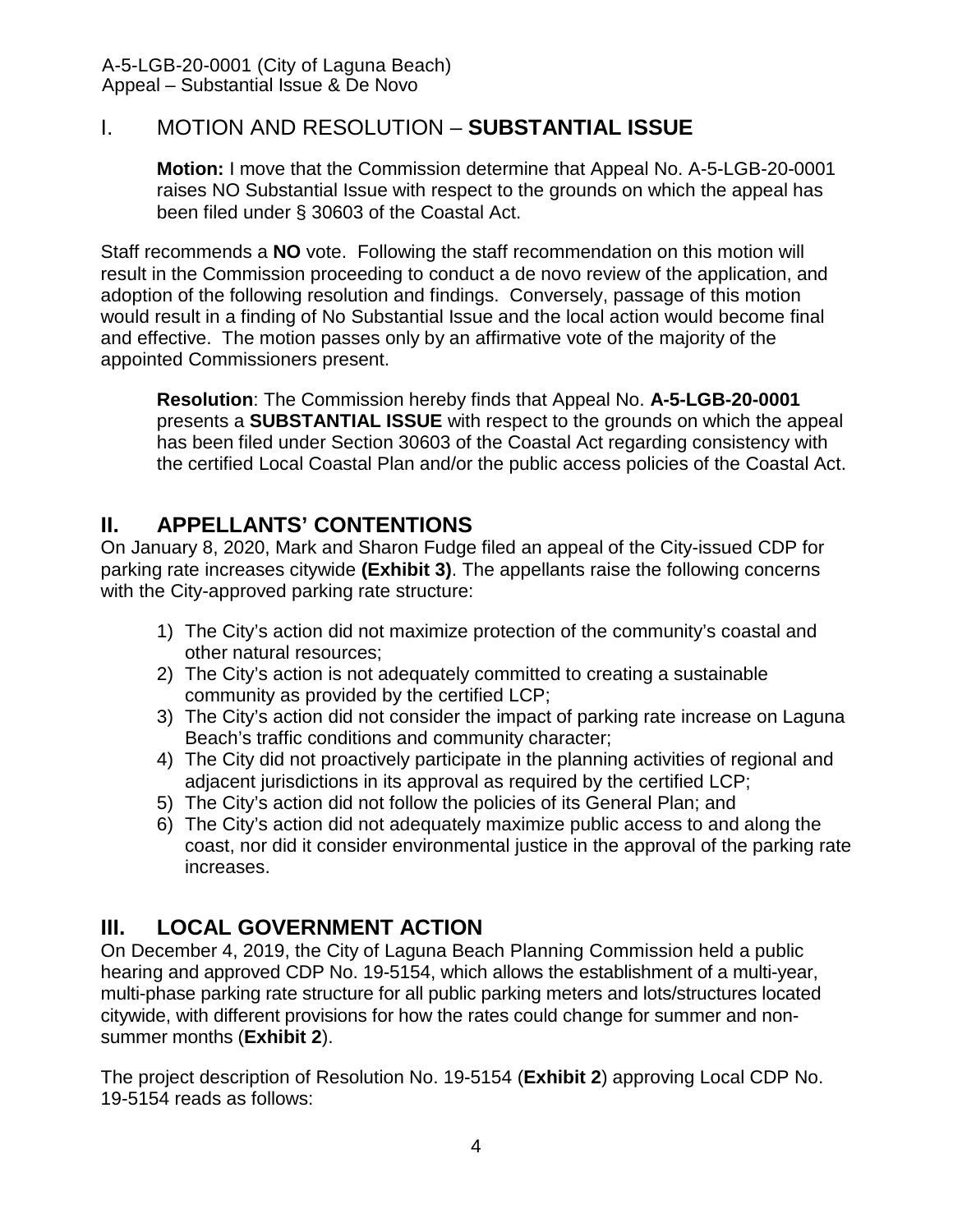"The following Citywide parking rate structure shall be effective as of January 1, 2020:

**Non-Summer Months:** Citywide, immediate increase of \$1.00 for all meters and lots/structures (excluding Lot 15 and with exceptions to Lot 7 and Lot 8). No increase for the following two years, and then increase of up to 25 percent annually, not to exceed 50 percent in a rolling three-year period.

**Summer Months:** All downtown meters and metered lots, immediate increase of 25 percent, up to a maximum of 25 percent increase annually, not to exceed 50% in a rolling threeyear period. Non-downtown meters and lots/structures will stay at the same non-summer rate.

**Exceptions:** Treasure Island Surface Lot and the Treasure Island Garage, year-round rates should be \$4.00/hour; and Act V Parking Lot rates should be \$10.00 all day on the weekends and \$7.00 all day on the weekdays during summer months."

On December 23, 2019, the Coastal Commission's South Coast District Office received a valid Notice of Final Action (NOFA) for Local CDP No. 19-5154. The Commission issued a Notification of Appeal Period on December 24, 2019. On January 8, 2020, during the ten (10) working day appeal period, Mr. and Mrs. Fudge filed this appeal (**[Exhibit 3](https://documents.coastal.ca.gov/reports/2020/3/th11b/th11b-3-2020-exhibits.pdf)**). No other appeals were received. The City and applicants were notified of the appeal by Commission staff in a letter dated January 8, 2020.

# <span id="page-4-0"></span>**IV. APPEAL PROCEDURES**

After certification of LCPs, the Coastal Act provides for limited appeals to the Coastal Commission of certain local government actions on coastal development permit applications. Development projects approved by cities or counties may be appealed if they are located within certain geographic appealable areas, such as those located between the sea and the first public road paralleling the sea or within 100 feet of any wetland, estuary, or stream, or within 300 feet of the top of the seaward face of a coastal bluff. Furthermore, developments approved by counties may be appealed if they are not a designated "principal permitted use" under the certified LCP. Finally, any local government action on a proposed development that would constitute a major public work or a major energy facility may be appealed, whether approved or denied by the city or county [Coastal Act Section 30603(a)].

Section 30603 of the Coastal Act states in relevant part:

- (a) After certification of its Local Coastal Program, an action taken by a local government on a Coastal Development Permit application may be appealed to the Commission for only the following types of developments:
	- (1) Developments approved by the local government between the sea and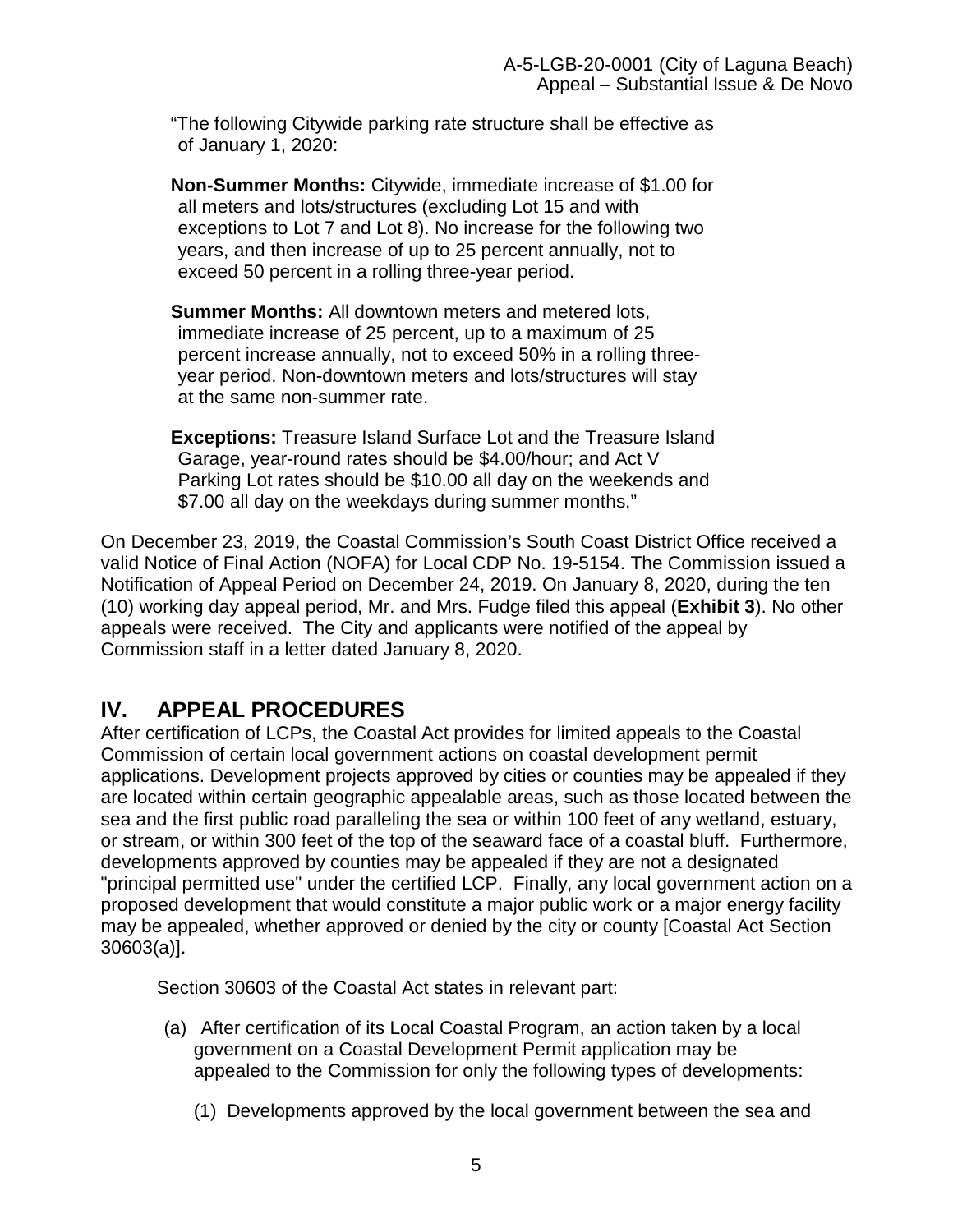the first public road paralleling the sea or within 300 feet of the inland extent of any beach or of the mean high tide line of the sea where there is no beach, whichever is the greater distance.

(2) Developments approved by the local government not included within paragraph (1) that are located on tidelands, submerged lands, public trust lands, within 100 feet of any wetland, estuary, stream, or within 300 feet of the top of the seaward face of any coastal bluff.

The project site is in an appealable area because some of the public parking areas are located between the sea and the first public road paralleling the sea, and some of the public parking is within 300 feet of the inland extent of any beach. (Section 30603(a)(1).) Additionally, portions of the project site are within the appealable area within 100 feet of a stream or within 300 feet of the top of any coastal bluff. (Section 30603(a)(2).) The issues raised in the subject appeal, on which the Commission finds there is a substantial issue as described further below, apply to proposed development located in the appealable area.

#### **Grounds for Appeal**

The grounds for appeal of an approved local CDP in the appealable area are stated in Section 30603(b)(1):

The grounds for an appeal pursuant to subdivision (a) shall be limited to an allegation that the development does not conform to the standards set forth in the certified Local Coastal Program or the public access policies set forth in this division.

Section 30625(b)(2) of the Coastal Act requires the Commission to conduct a de novo review of the appealed project unless the Commission determines that no substantial issue exists with respect to the grounds on which an appeal has been filed pursuant to Section 30603(a). If Commission staff recommends a finding that a substantial issue does exist, and there is no motion from the Commission to find no substantial issue, the substantial issue question will be considered presumed, and the Commission will conduct the de novo portion of the public hearing on the merits of the project. A de novo review of the application on the merits uses the certified LCP as the standard of review. (Section 30604(b).) In addition, for projects located between the first public road and the sea, a specific finding must be made at the de novo stage of the appeal that any approved project is consistent with the public access and recreation policies of the Coastal Act. (Section 30604(c).) Sections 13110-13120 of Title 14 of the California Code of Regulations further explain the appeal hearing process.

#### **Qualifications to Testify before the Commission**

If the Commission, by a vote of three (3) or more Commissioners, decides to hear arguments and vote on the substantial issue question, proponents and opponents will have an opportunity to address whether the appeal raises a substantial issue. The time limit for public testimony will be set by the chair at the time of the hearing. As noted in Section 13117 of Title 14 of the California Code of Regulations, the only persons qualified to testify before the Commission at the substantial issue portion of the appeal process are the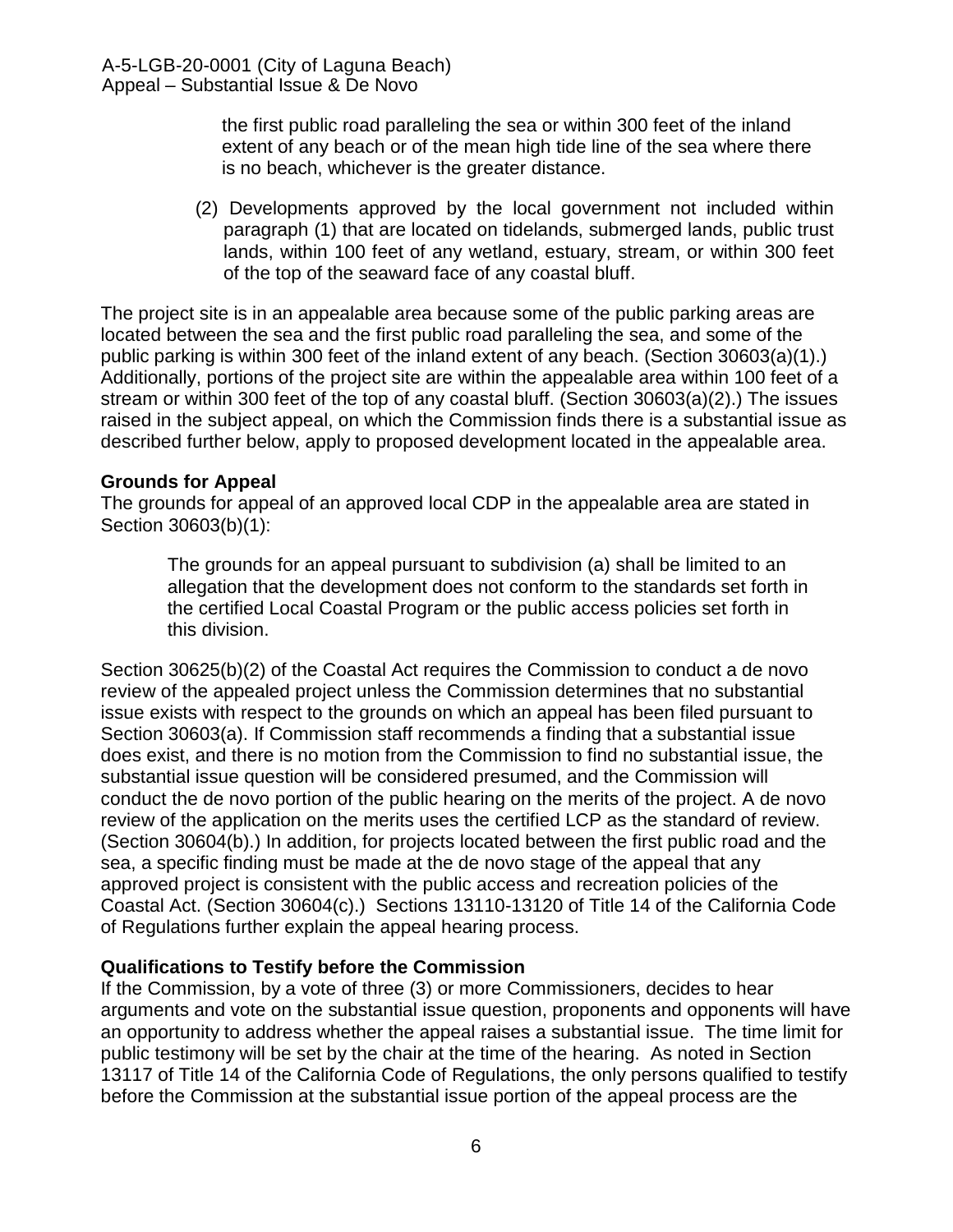applicant, persons who opposed the application before the local government (or their representatives), and the local government. In this case, the City's record reflects that Mark and Sharon Fudge opposed the project in person at the local hearing. Testimony from other persons must be submitted in writing.

Upon the close of the public hearing, the Commission will vote on the substantial issue question. It takes a majority of Commissioners present to find that no substantial issue is raised by the local approval of the subject project. If the Commission finds that the appeal raises a substantial issue, the de novo phase of the hearing will immediately follow, during which the Commission will take public testimony.

# <span id="page-6-0"></span>**V. FINDINGS AND DECLARATIONS – SUBSTANTIAL ISSUE**

# <span id="page-6-1"></span>A. **PROJECT DESCRIPTION AND LOCATION**

The project (proposed parking rate increases) is a component of the implementation strategies of the City's Downtown Specific Plan Area & Laguna Canyon Road Parking Management Plan (more commonly known as the 2013 Parking Management Plan; "2013 PMP"). The City's 2013 PMP was intended to achieve goals to manage parking more efficiently, such as increasing parking capacity, reducing traffic congestion, and encouraging alternative transportation. Specific strategies included parking technology upgrades, improved signage, real-time information on parking availability, public outreach and marketing, improving walkability, promoting alternate forms of mobility, and best practice enforcement strategies. The PMP has not been certified for inclusion in the LCP by the Coastal Commission.

The City-approved project is described as the establishment of a multi-year, multiphase parking rate structure for all public parking meters and lots/structures located citywide for summer and non-summer months as outlined in Attachment A of City Resolution No. 19-5154 (**[Exhibit 2](https://documents.coastal.ca.gov/reports/2020/3/th11b/th11b-3-2020-exhibits.pdf)**). For non-summer months, the Citywide parking rate structure would result in an immediate increase of \$1.00 for all meters and lots/structures (excluding Lot 15 and with exceptions to Lot 7 and Lot 8), no increase for the following two years, and then increase of up to 25 percent annually, not to exceed 50 percent in a rolling three-year period. For summer-months (mid-June to early September), all downtown meters and metered lots would result in an immediate increase of 25 percent, up to a maximum of 25 percent increase annually, not to exceed 50 percent in a rolling three-year period. Non-downtown meters and lots/structures will stay at the same non-summer rate for summer months. The parking rate structure would make exceptions to Treasure Island Surface Lot and the Treasure Island Garage, where the year-round rates would be \$4.00 per hour; and Act V Parking Lot, where the rates would be \$10.00 all day on the weekends and \$7.00 all day on the weekdays during summer months.

The public parking meters and lots/structures affected by the City-approved CDP are concentrated in the downtown area, near Main Beach, and along the Laguna Canyon Road and the coastline of Laguna Beach (adjacent to other popular beaches). Many of the parking spaces are located on both sides of Coast Highway, the first public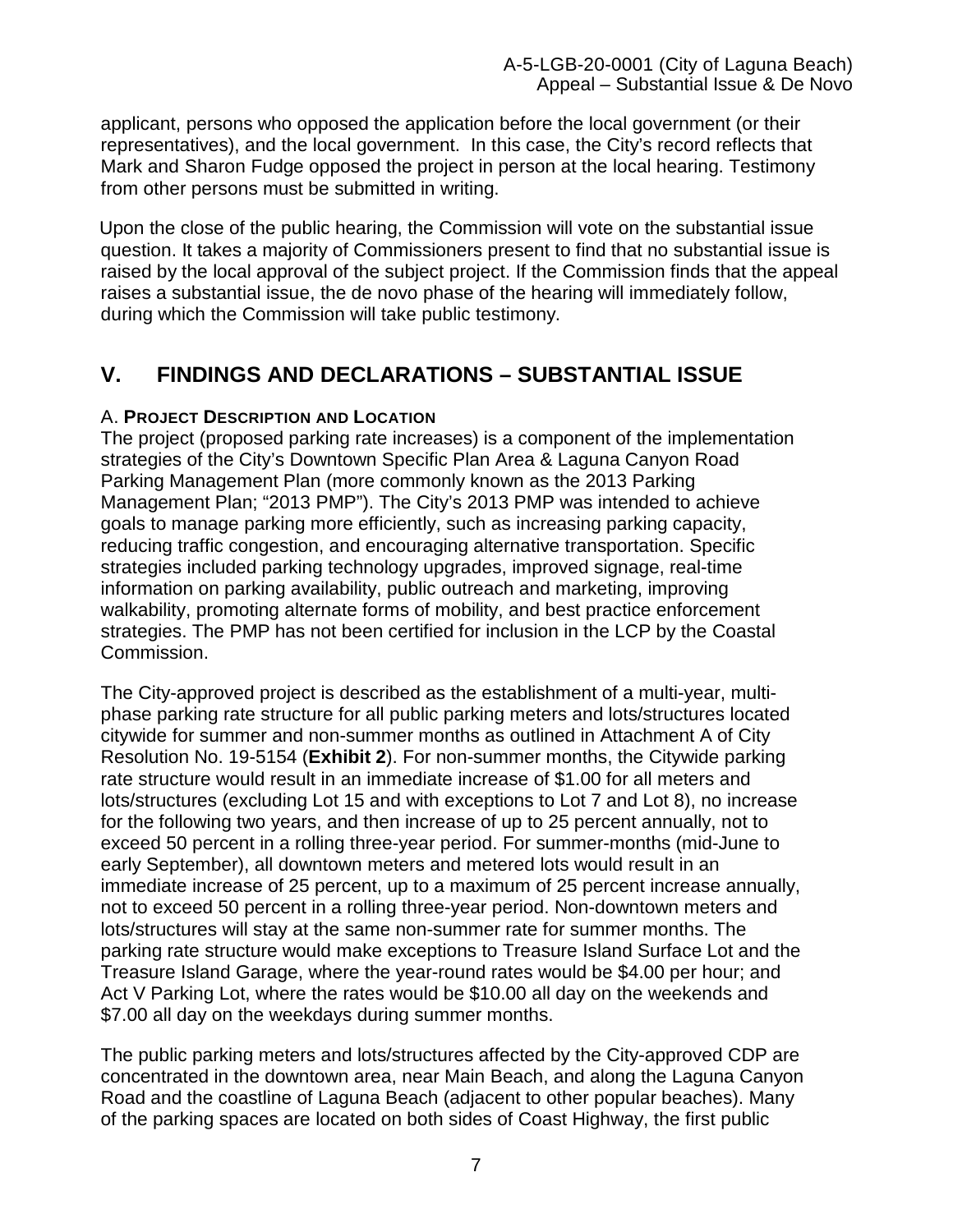road from the ocean (**[Exhibit 1](https://documents.coastal.ca.gov/reports/2020/3/th11b/th11b-3-2020-exhibits.pdf)**). The City of Laguna Beach operates a free trolley program that serves the downtown area and most of the public beaches along the shoreline. The trolley also picks up visitors who park at the peripheral parking lots.

## <span id="page-7-0"></span>**B. LOCAL COASTAL PROGRAM CERTIFICATION**

The City of Laguna Beach LCP was certified on January 13, 1993. The City's LCP is comprised of a Land Use Plan (LUP) and an Implementation Plan (IP). The City's Land Use Plan is comprised of a variety of planning documents including the Land Use Element (LUE), Open Space/Conservation Element, Technical Appendix, and Fuel Modification Guidelines (of the Safety General Element of the City's General Plan as adopted by Resolution 89.104). The Implementation Plan portion of the certified LCP is comprised of over 10 documents, including Title 25, the City's Zoning Code. The Coastal Land Use Element of the LCP was updated and replaced in its entirety via LCPA 1-10 in 2012. The Open Space/Conservation Element and Title 25 have been amended a number of times since original certification. Laguna Beach has a certified LCP, but there are four areas of deferred certification in the City: Irvine Cove, Blue Lagoon, Hobo Canyon, and Three Arch Bay. The project is located within the City of Laguna Beach's certified jurisdiction and is subject to the policies of the certified LCP and the public access policies of the Coastal Act.

## <span id="page-7-1"></span>**C. FACTORS TO BE CONSIDERED IN SUBSTANTIAL ISSUE ANALYSIS**

Section 30625(b)(2) of the Coastal Act requires a de novo hearing of the appealed project unless the Commission determines that no substantial issue exists with respect to the grounds on which the appeal has been filed pursuant to Section 30603(a) of the Coastal Act. The term "substantial issue" is not defined in the Coastal Act or its implementing regulations. Section 13115(c) of the Commission regulations provides that the Commission may consider the following five factors when determining if a local action raises a significant issue:

- 1. The degree of factual and legal support for the local government's decision that the development is consistent or inconsistent with the certified LCP;
- 2. The extent and scope of the development as approved or denied by the local government;
- 3. The significance of the coastal resources affected by the decision;
- 4. The precedential value of the local government's decision for future interpretations of its LCP; and
- 5. Whether the appeal raises local issues, or those of regional or statewide significance.

The Commission may, but need not, assign a particular weight to a factor.

Staff is recommending that the Commission find that a substantial issue exists with respect to the grounds on which an appeal has been filed pursuant to Section 30603(a) of the Coastal Act.

#### <span id="page-7-2"></span>**D. SUBSTANTIAL ISSUE ANALYSIS**

As stated in Section IV of this report, the grounds for an appeal of a CDP issued by the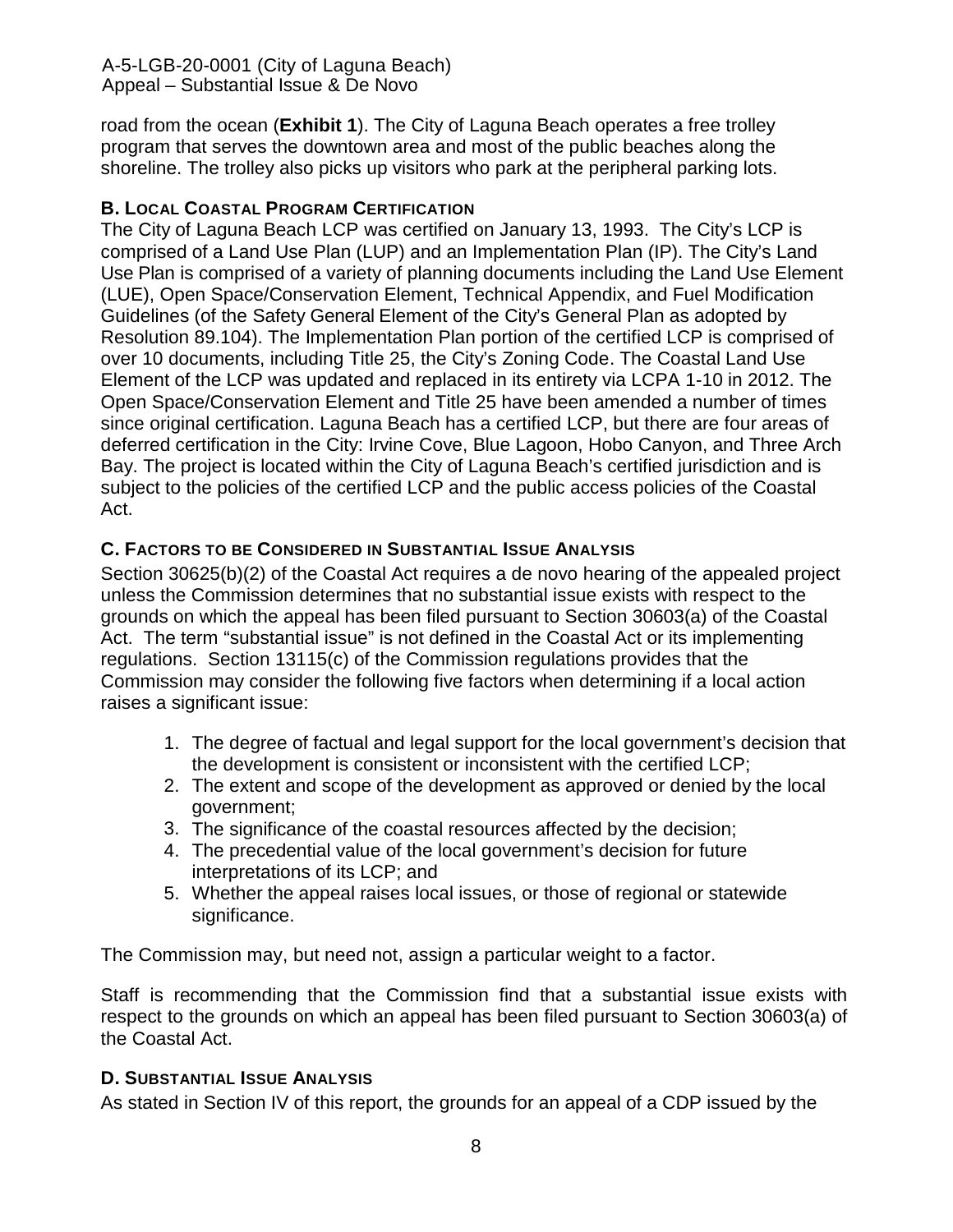local government are the project's conformity with the policies of the LCP and with the public access policies of the Coastal Act. As discussed in detail below, some of the appellants' arguments raise no substantial issue in this regard, while some of the appellants' arguments do raise a substantial issue regarding consistency with the policies of the certified LCP or the public access policies of the Coastal Act. Therefore, Staff is recommending that the Commission find that a substantial issue exists with respect to the grounds on which an appeal has been filed pursuant to Section 30603(a) of the Coastal Act.

#### **Appellants' Argument No. 1: Enhance the Visitor Experience and Protect the City's Coastal and Other Natural Resources.**

The appellants contend that the City did not adequately consider Goal 4 of the LUE which is to enhance the visitor experience while maximizing protection of the community's coastal and other natural resources.

Goal 4 of the LUE of the certified Land Use Plan (LUP) states, in relevant parts:

Recognizing that Laguna Beach is a worldwide visitor destination, enhance the visitor experience while maximizing protection of the community's coastal and other natural resources.

Intent - The increasing number of visitors to Laguna Beach requires the protection of the community's sensitive coastal and other natural resources. The intent of the following policies and actions is to enhance the visitor experience along the coast, while minimizing impacts on Laguna Beach's natural resources. The primary method of implementing this goal is through development of a Coastal Resources Protection Program. Elements of such a program include, but are not necessarily limited to, the following: 1) Potential rezoning of designated areas adjacent to the coast to provide visitor-serving uses that include a mix of commercial uses and public services and facilities. Potential sites would be designated based on their potential to accommodate high levels of visitor traffic with minimal impact on sensitive coastal resources and minimal effects on neighboring land uses. The intent of potential rezoning would be to serve the City's increasing number of beach visitors and enhance coastal access, while redirecting beach activity from locations identified as more environmentally sensitive to less sensitive beach areas. 2) Ongoing coastal resource protection through enforcement and public education. 3) Potential impact fee on new visitor-serving land uses benefiting from visitor activity that would help offset costs associated with protecting coastal resources from the increasing number of community visitors. 4) Identification of a site for development of a Coastal Resources Interpretive Center.

LUE Action 4.1.3: Evaluate and, if appropriate, establish a fair-share impact fee for land uses and development benefiting from visitor activity for the purpose of offsetting costs related to the Coastal Resources Protection Program.

The appellants assert that the City's record does not make clear that the parking revenues will be used to establish a fair-share impact fee to offset costs related to the protection of Coastal Resources pursuant to LUE Action 4.1.3. However, LUE Action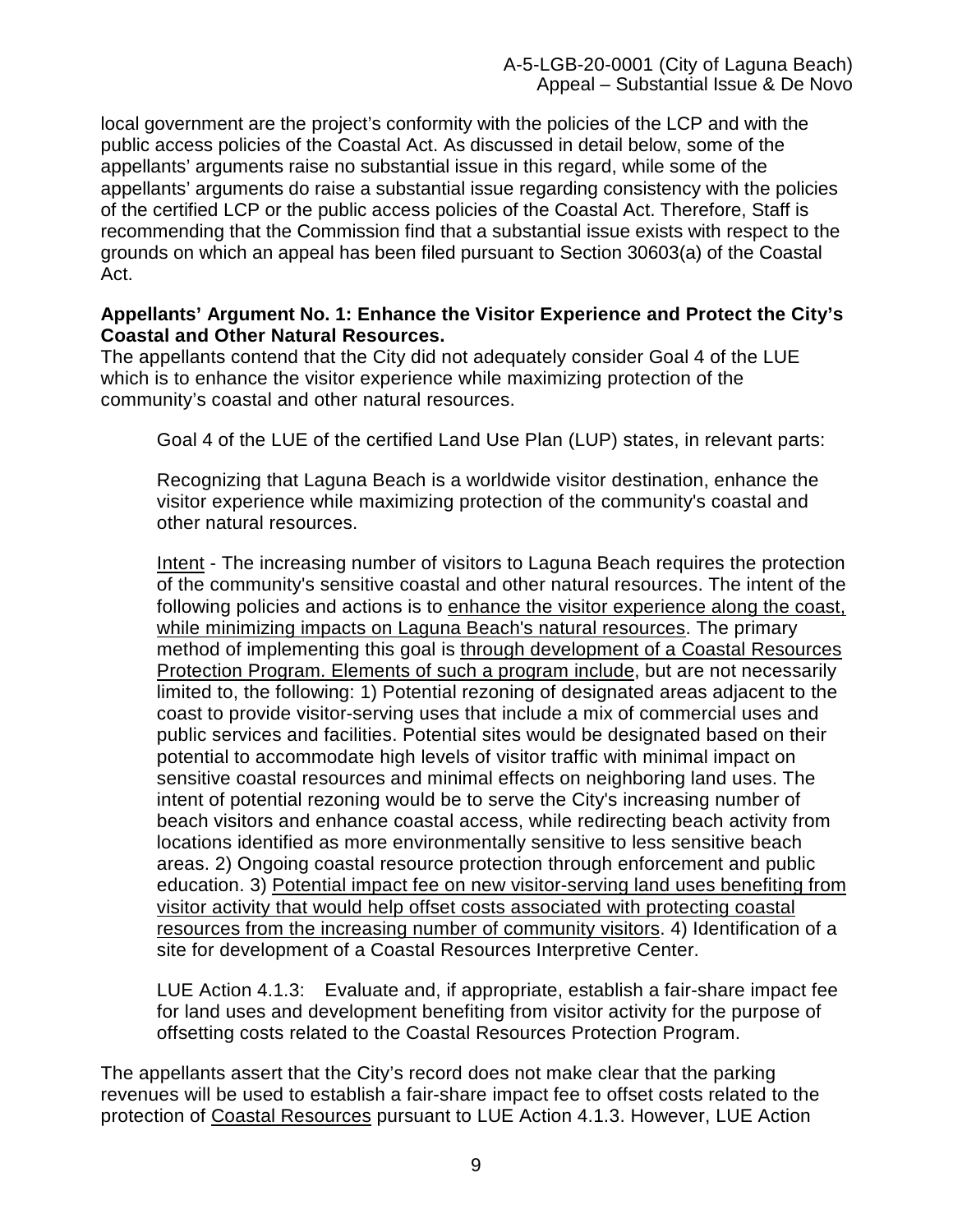4.1.3 provides that a fair-share impact fee shall be evaluated and established for the purpose of offsetting costs related to the Coastal Resource Protection Program. The City has not yet established the Coastal Resource Protection Program as contemplated by the LCP. The City's action to establish a citywide parking rate structure did not require evaluation of a fair-share impact fee, because the City does not have a Coastal Resource Protection Program in place. If and when the City does establish a Coastal Resource Protection Program, the land uses which pay into the program will be determined, and specific impact fees will be established.

LUE Policy 4.2: Promote policies to accommodate visitors, reduce conflicts between visitor-serving uses/infrastructure and residents, and reduce impacts on the City's natural resources.

The appellants argue that the City staff and Planning Commission failed to develop mitigation efforts for the impacts of the parking rate increases to residential neighborhoods. The establishment of a citywide parking rate structure is intended to reduce the occupancy rates of congested downtown public parking spaces by promoting the use of peripheral parking lots and alternate modes of transportation. The project, including the peripheral parking lots and free shuttles, would redirect some of the downtown parking demand, expanding the options for residents and visitors. Providing additional parking and transportation options may reduce conflicts between visitorserving uses/infrastructures and residents near the downtown area. However, there is also a potential that the increase in parking fee in the downtown area would redirect motorists looking for cheaper parking into the surrounding residential neighborhoods, where the general public can park without a fee. In that case, the parking rate structure could increase conflicts between visitor-serving uses/infrastructure and residents, particularly if the parking fees increase at the high rates proposed by the City over the next three years and continue to increase indefinitely, and if additional parking alternatives are not provided. The City did not provide enough analysis to determine the immediate and future effect of the parking fee increases. Therefore, the appellants' claim does raise a substantial issue of nonconformity with LUE Policy 4.2.

LUE Action 4.2.5: Plan and develop a peripheral parking program to increase mass transit access to Laguna Beach's visitor-serving beaches and other amenities. The peripheral parking program shall include an investigation of the concept of shared parking, such as the use of public parking lots and underutilized private parking lots that could serve as peripheral parking locations. The implementation of such a program would require a coastal development permit.

The appellants assert that the peripheral parking program was developed in 2013 but was never issued a CDP as required by LUE Action 4.2.5. However, the action states that the *implementation* of such a program would require a CDP. The proposed parking rate structure is one portion of the peripheral parking program's implementation which qualifies as development and requires a coastal development permit. Considering that the original intent of the peripheral parking program is to alleviate traffic/parking congestion in the saturated downtown area by encouraging peripheral parking and facilitating the free shuttle program, the establishment of fees for both the downtown area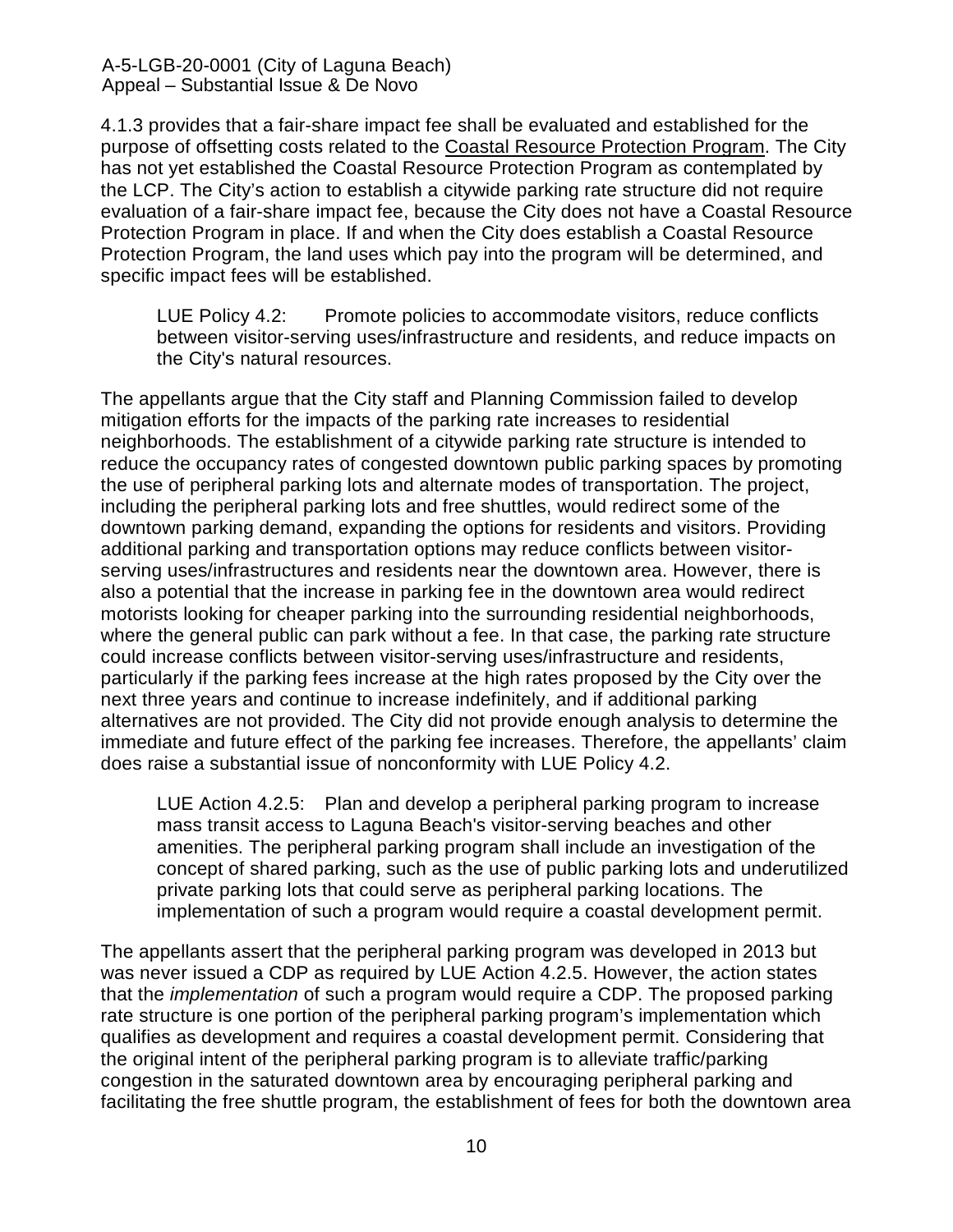and the peripheral lots is necessary to implement the program, as it creates the increased incentive to use those peripheral lots: Raising the parking rate in the downtown area will discourage motorists from parking in the popular downtown metered zones and lots/structures, thereby implementing the peripheral parking program.

At the City of Laguna Beach Planning Commission's December 2020 meeting, the City staff noted that the City has been successfully implementing the action plan presented in the 2013 PMP, with over 90% of the recommendations having been implemented. However, while the strategies have helped to increase peripheral parking lot usage and alternate modes of transportation, the Downtown Specific Plan Area congestion remains at similar levels as in 2013, and more strategies are required to continue to improve congestion and encourage use of alternate transportation. Specifically, the City staff noted the goal of any proposed parking rate adjustment is to factor in the need to mitigate traffic congestion near the beach and downtown and achieve 85% occupancy rates during peak hours. When occupancy rates are higher than 85% in certain locations, it indicates that parking fees are not at a sufficient level to manage parking demand. Parking rate increases are required to maintain an appropriate balance of those choosing alternate transportation methods, as well as to reduce traffic and pollution caused by many people looking for parking in a congested area.

Therefore, the Commission finds that the appeal does raise a substantial issue with respect to the project's consistency with LCP policies to enhance the visitor experience while protecting the City's coastal and other natural resources.

#### **Appellants' Argument No. 2: Sustainable Community**

The appellants contend the City's approval did not consider Goal 1 of the LUE.

LUE Goal 1: Create a community that is sustainable, resilient, and regenerative.

Intent – The City is committed to meeting its ongoing needs without compromising the ability of future generations to meet their own needs. The City recognizes the magnitude of the threat that climate change poses. The City can move toward sustainability and a reduction of greenhouse gas emissions by the way it manages land development and building construction, conserves habitats and natural resources, provides efficient transportation and mobility systems, and develops its infrastructure and public services. Sites should be planned, buildings designed, and infrastructure developed to reduce the consumption of energy, water, and raw materials, generation of waste, and use of toxic and hazardous substances.

Citing the above LUE Goal, the appellants assert that the City can move toward sustainability and a reduction of greenhouse gas emissions by the way it manages traffic and mobility; yet there were no traffic studies done to review what would happen when parking rates were increased as proposed. The above cited policy, and any other provisions of the certified LCP, does not require a traffic study for parking rate increases. Nevertheless, according to the City's findings, City staff has conducted ongoing parking space occupancy assessments based upon data collection during summer months to create a baseline that will allow it to address the impact of program updates and adjust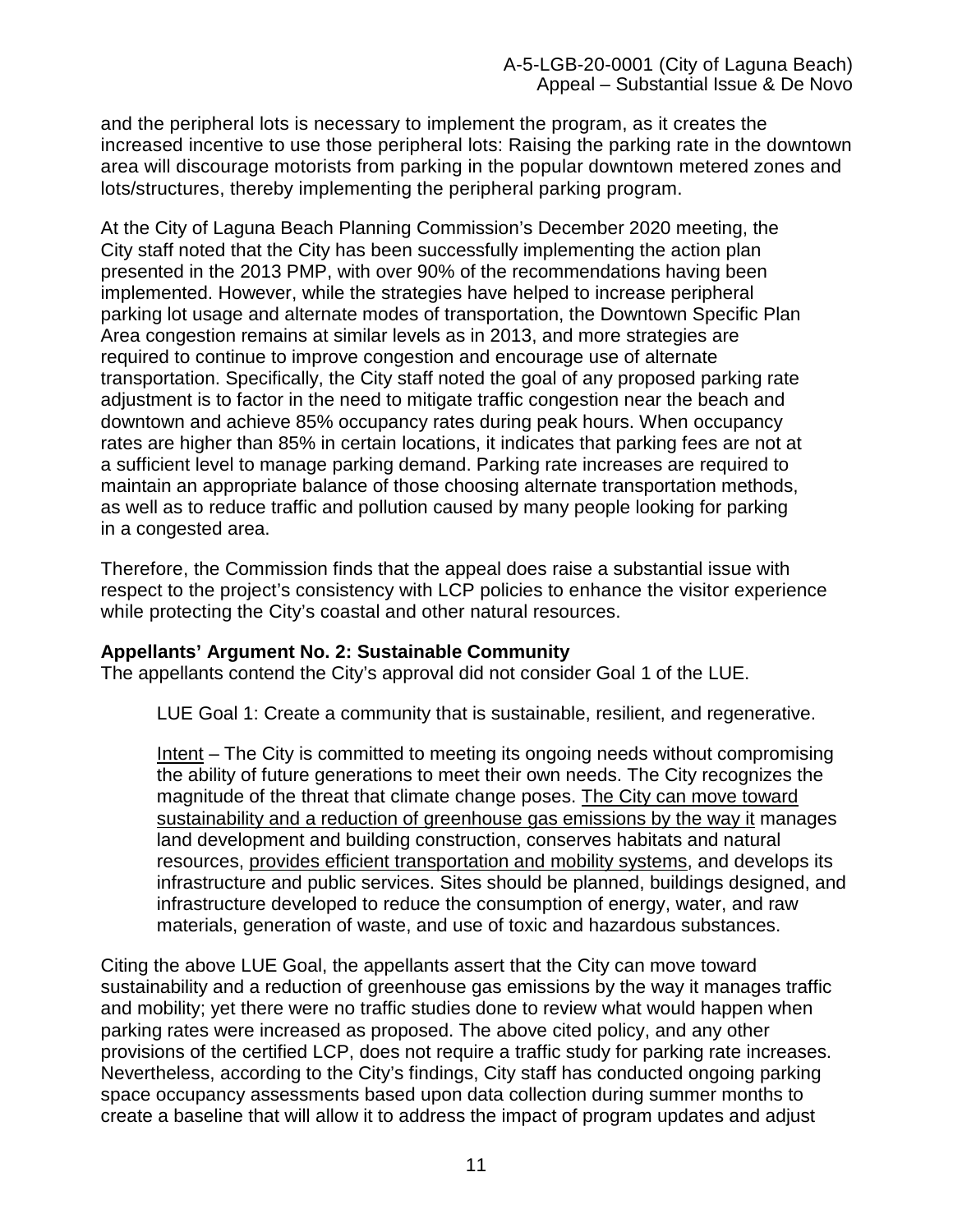future rates accordingly since the approval of the 2013 PMP. The City data collection statistics from 2013 to 2019 reveal that the City continues to have a higher than optimal occupancy rate (over 85 percent) in certain areas, particularly during its peak summer season. The City identified that one of the recommendations of the 2013 PMP is to increase the parking rates to manage parking demand. The City concluded that parking rates higher than 85 percent in certain locations are a sign that parking rates are not being set at an appropriate amount to manage parking demand, and indicate that the City needs to continue to adjust rates accordingly. Therefore, the City was not required to conduct a traffic study, but regardless has conducted one to understand parking occupancy rates of its downtown parking meters and lots/structures, and incorporated the results in its decision to establish the parking rate structure.

LUE Action 1.1.6: Evaluate and consider eliminating or significantly reducing the cost of parking permits for fuel-efficient or alternative-fuel vehicles.

The appellants cited the above Action 1.1.6 and did not substantiate their argument. Based on the City's findings, the parking rates will apply to all motorists in a uniform manner, and there is no evaluation or consideration of reduced parking rates for fuel-efficient or alternative-fuel vehicles. The City's record contains no evidence that the project would eliminate or significantly reduce the cost of parking permits for fuel-efficient or alternativefuel vehicles. The City's failure to evaluate incentives for alternative fuel vehicles is not consistent with LUE Goal 1 or its intent section to "move toward sustainability and a reduction of greenhouse gas emissions." There are no findings or conditions in the approved permit demonstrating consistency with LUE Action 1.1.6. When it took action to raise rates to manage parking demand in the downtown area and parking lots, the City should have also considered incentives to encourage residents and visitors to drive alternative fuel vehicles, consistent with the LUE.

Therefore, the Commission finds that the appeal does raise substantial issue with respect to the project's conformance to the LCP policies related to creating a sustainable community.

**Appellants' Argument No. 3: Traffic and Community Character Impact.** 

1. The appellants contend the City's approval did not consider Goal 2 of the LUE.

LUE Goal 2: Preserve, enhance and respect the unique character and identity of Laguna's residential neighborhoods.

LUE Policy 2.3: Preserve and enhance the qualities that contribute to the character of the residential community, including quiet neighborhoods, pedestrian use of streets, and appropriate levels of illumination and nighttime activity and seek to mitigate the effects of high-volume thru-traffic.

LUE Action 2.3.4: Investigate streetscape improvements, street design, and regulations that will help reduce the speed and negative impacts of traffic on residential streets.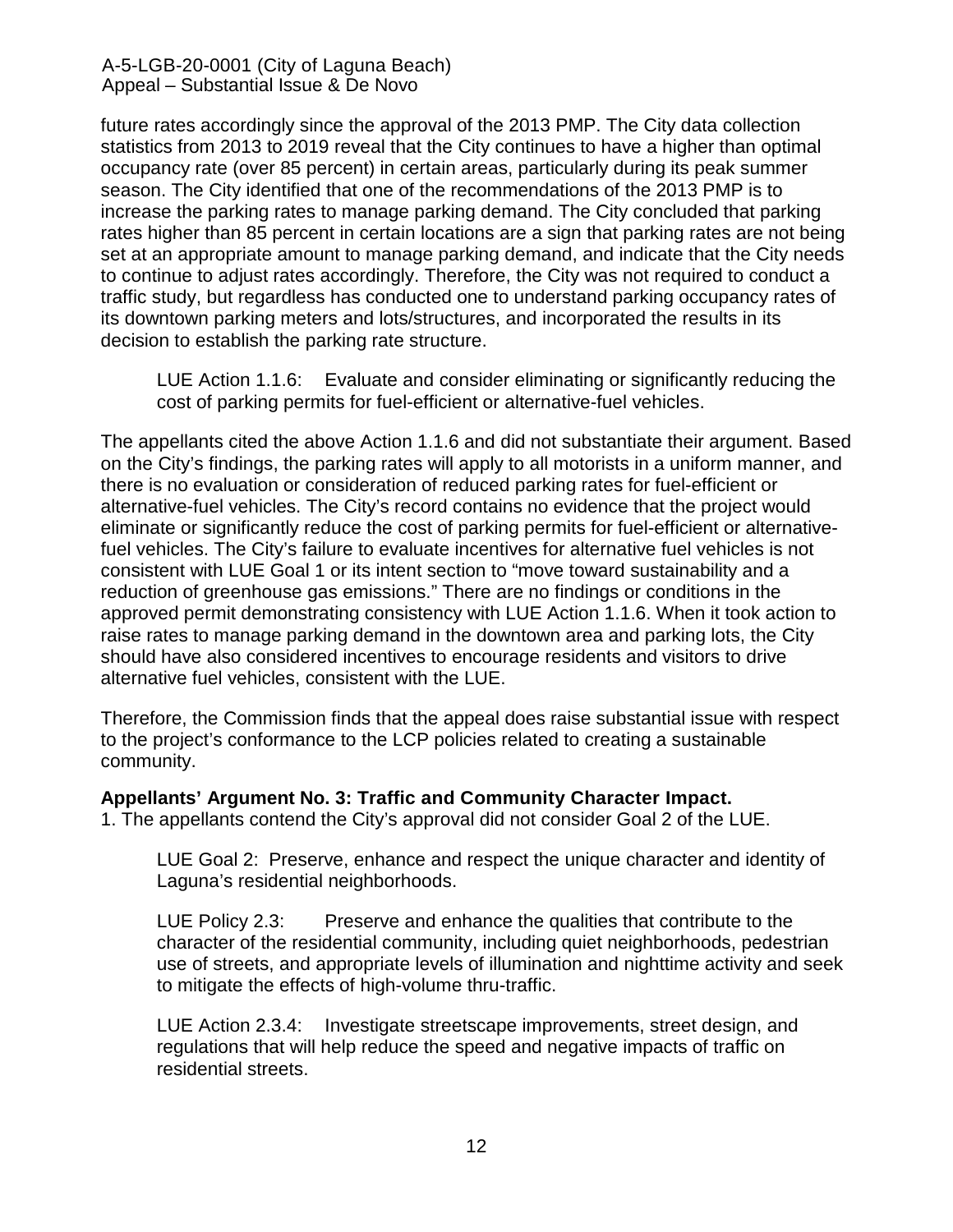LUE Action 2.3.5: Modify the Corridor Progression Traffic Analysis Model thresholds to accurately reflect the unique nature of the City's residential streets.

The appellants cited the above policy and actions, but did not substantiate how community character is related to the subject appeal. As discussed previously, the proposed parking rate increases are intended to alleviate the congested downtown parking occupancy rates by encouraging the use of peripheral parking lots and free trolleys. The project does not include changes to parking management or design in residential neighborhoods. Therefore, the project, as intended to provide a solution to the identified congestion, would keep the status quo and would not have an impact on the community character and identity of Laguna's residential neighborhoods. The appellants previous argument that the parking rate increases may cause spillover into the residential neighborhoods does raise a substantial issue with regard to the previously cited LUE policies, but there is no evidence that the parking rate increase will adversely affect community character.

2. The appellants contend the City's approval did not consider Goal 5 of the LUE.

LUE Goal 5: Promote compatibility among land uses in the community.

Intent – Laguna Beach has a varied mix of land uses in close proximity to one another. For example, residential zones abut commercial and light industrial zones and building sites abut sensitive open space, creating the potential for incompatible land uses. Spillover parking from commercial areas negatively impacts some residential neighborhoods. Pressures to develop larger structures in all areas of the City have resulted in negative aesthetic and other impacts upon the community. In order to counteract the negative effects and avert future conflicts among land uses, the following policies and actions address the need to evaluate and, where appropriate, amend zoning standards and consider rezoning areas that are incompatible, establish compatibility guidelines for new development and subdivisions, and consider the adoption of neighborhood parking programs.

LUE Policy 5.4: Preserve and maintain the residential character and livability of neighborhoods adjacent to commercial districts and/or individual businesses by regulating and minimizing impacts from commercial activities, including but not necessarily limited to deliveries, amplified music, light trespass, alcohol-related impacts, and employee or valet parking. Establishment of any new preferential parking districts in the coastal zone shall be prohibited.

The appellants argue that, although the "intent" portion of this goal specifically mentions 'spillover parking' and the negative impacts to adjacent residential neighborhoods, the City did not consider implementing or improving employee or valet parking programs in its approval of the parking rate increases and violated LUE Policy 5.4. However, such programs are just one example of what LUE Policy 5.4 suggests as a means of protecting the residential character and livability of certain neighborhoods. Not every new program subject to a coastal development permit must implement every element of the LCP. Furthermore, the program the City is proposing is designed to further the same goal that employee and valet parking programs are recommended to promote. Specifically, the parking rate increase is designed to encourage the use of peripheral parking and free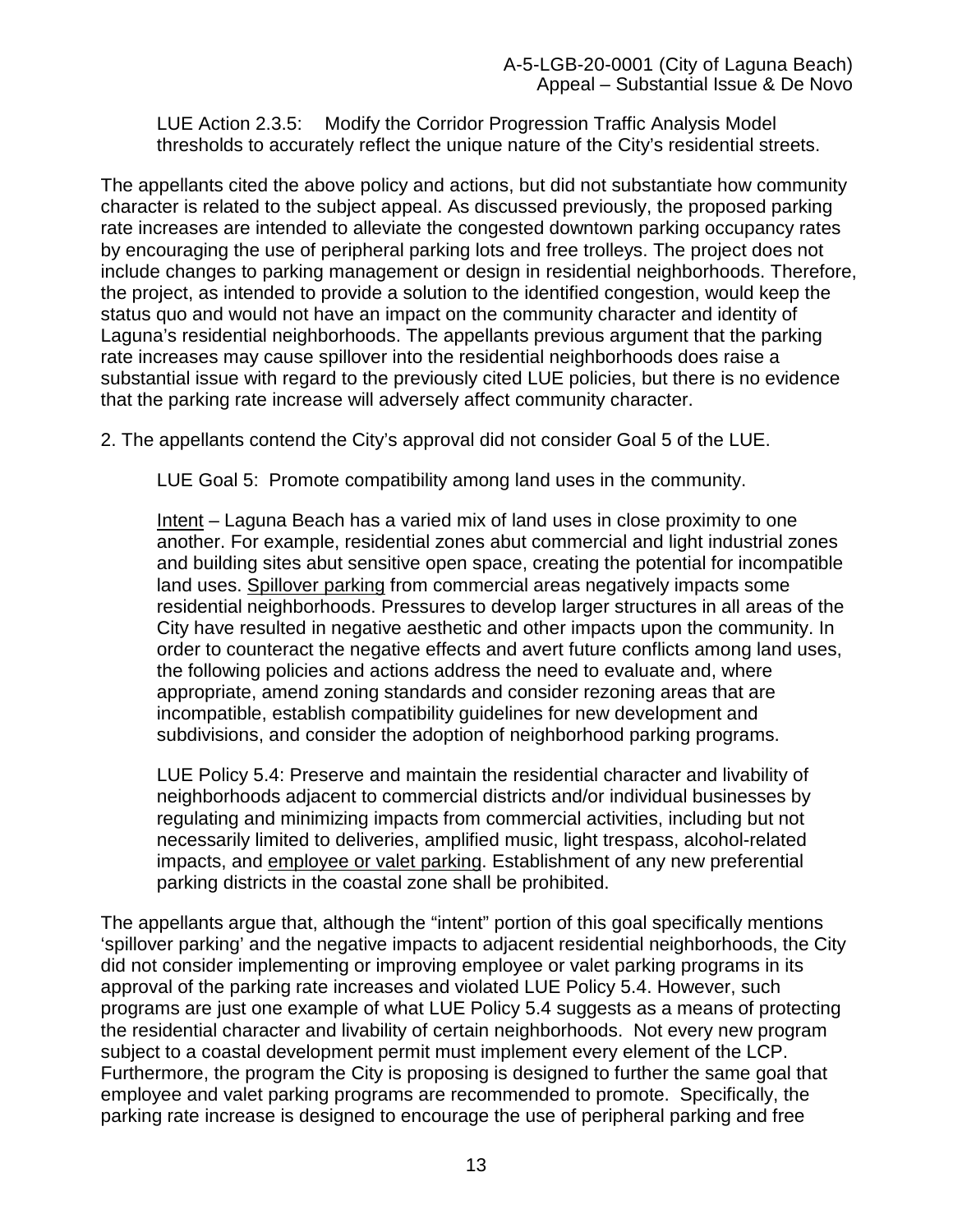trolley program, thereby alleviating the congested traffic of the City's downtown area and promoting compatibility among land uses in the community. Finally, the City's decision is not anticipated to influence the existing employee or valet parking programs, which do not rely on metered public street parking spaces, so there is nothing in the current proposal that necessitates consideration of these programs.

3. The appellants contend the City's approval did not consider Goal 8 of the LUE.

LUE Goal 8: Minimize the impact of the automobile on the character of Laguna Beach and emphasize a pedestrian-oriented environment, safe sidewalks, landscaped buffer zones, and alternate means of transportation.

The appellants invoke LUE Goal 8 and portions of its policies and actions, but did not substantiate their claim. The proposed parking rate structure is intended to reduce the number of cars trying to find parking in the downtown area, which will contribute to the goal listed above (minimizing the impact of the automobile on the character of Laguna Beach and emphasizing a pedestrian-oriented environment and alternate means of transportation).

4. The appellants contend the City's approval did not consider the Technical Appendix.

The Technical Appendix to the Laguna Beach LCP was developed in 1984 and contains studies and findings that center on five principal sections: 1) Recreation and visitor-serving facilities and uses, 2) parking and circulation, 3) environmentally sensitive areas, 4) shoreline access, and 5) undeveloped lands. Section 3 of the Technical Appendix, which concerns the City's parking and circulation, makes findings for the City's parking user groups and parking constraints/demands. The appellants assert that the Technical Appendix's facts and figures are outdated, and that the City's current approval of the parking rate structure made no reference to the appendix nor contained a study of what effects these rate hikes will have on parking in South Laguna, specifically, where many of the streets are held privately and do not provide parking for beachgoers. It is true that the Technical Appendix is outdated and is not directly relevant to the proposed project, especially because the City conducted a more updated parking study as grounds for the specific parking rate increases. The annual updates of the City's 2013 PMP have tracked parking occupancy of the downtown and Laguna Canyon Road parking spaces (**[Exhibit 4](https://documents.coastal.ca.gov/reports/2020/3/th11b/th11b-3-2020-exhibits.pdf)**), and the City's approval has adequately referenced the results as justification for rate increases. The Technical Appendix references parking inventory generally and does not set parking rates.

Therefore, the Commission finds that the appeal does not raise a substantial issue with respect to the project's consistency with the referenced LCP policies related to traffic and community character.

## **Appellants' Argument No. 4: Lack of Proactive Participation in Planning Activities of Regional and Adjacent Jurisdictions.**

The appellants contend that the City's approval did not consider Goal 11 of the LUE.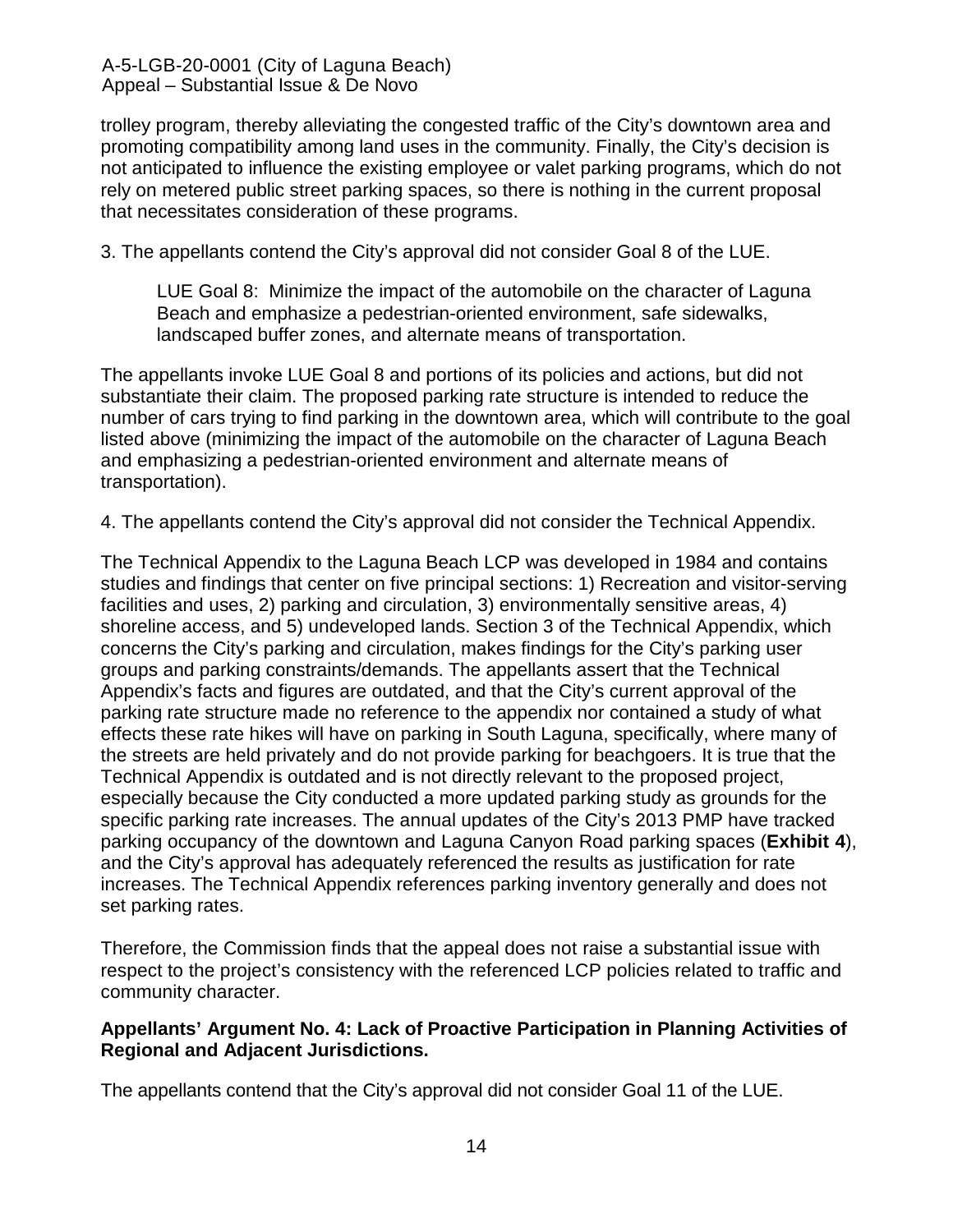LUE Goal 11: Proactively participate in the planning activities of regional and adjacent jurisdictions.

LUE Policy 11.3: Work with adjacent jurisdictions to resolve regionally based problems such as water quality, runoff and flooding, air space, and transportation/traffic congestion issues and to establish regional responses to openspace conservation and wilderness area access.

The appellants contend there is no evidence in the record that the City has worked with adjacent jurisdictions to resolve transportation/traffic congestion issues related to the proposed increase in parking rates. The appellants further contend that there is nothing in the record to reflect any efforts to work with those other jurisdictions to reduce the City's traffic and parking problems, nor has the City reviewed its parking rates as compared to nearby areas. In fact, the City's implementation of its peripheral parking program and free trolley service did include some collaboration with adjacent jurisdictions. Specifically, the City provides free parking during the summer months at its Summer Breeze lot, which is located in the City of Irvine, and provides free trolleys alternating from the site to the City's beaches and downtown. City staff provided evidence that it did compare its existing and proposed rates to cities of Newport Beach, Huntington Beach, Santa Monica, Manhattan Beach, and downtowns of cities of San Francisco, Los Angeles and San Diego (**[Exhibit 5](https://documents.coastal.ca.gov/reports/2020/3/th11b/th11b-3-2020-exhibits.pdf)**). The City staff further clarified that they specifically selected these cities because of the comparable number of these cities' yearly visitors (more than 2 million visitors).

The City's record for the subject CDP does not include "proactive" participation in the planning activities of regional and adjacent jurisdictions, because the City did not collaborate or work with adjacent jurisdictions to resolve regional problems related to parking and traffic through the subject CDP process. The City implemented the free Summer Breeze parking lot in Irvine as a component of its Parking Management Program, but has not worked with adjacent jurisdictions to provide additional alternatives or a coordinated regional parking rate structure in order to resolve the identified transportation/traffic congestion issue. However, the above cited goal and policy do not provide the timing of such collaboration in regards to specific planning activities. Not every new program subject to a coastal development permit must implement every element of the LCP. Therefore, the Commission finds that the appeal does not raise a substantial issue with respect to the project's consistency with the participation in planning activities of regional and adjacent jurisdictions as defined by the certified LCP.

# **Appellants' Argument No. 5: Lack of Conformity with the General Plan**

The appellants contend that the City's approval did not follow the Transportation, Circulation and Growth Management Element of its General Plan due to its lack of adequate traffic impact study. However, that element of the General Plan is not part of the certified LCP, and therefore is not the standard of review for this appeal.

## **Appellants' Argument No. 6: Public Access and Environmental Justice**

The appellants assert that the City's action did not adequately maximize public access to and along the coast, nor did it consider Environmental Justice in its approval of the parking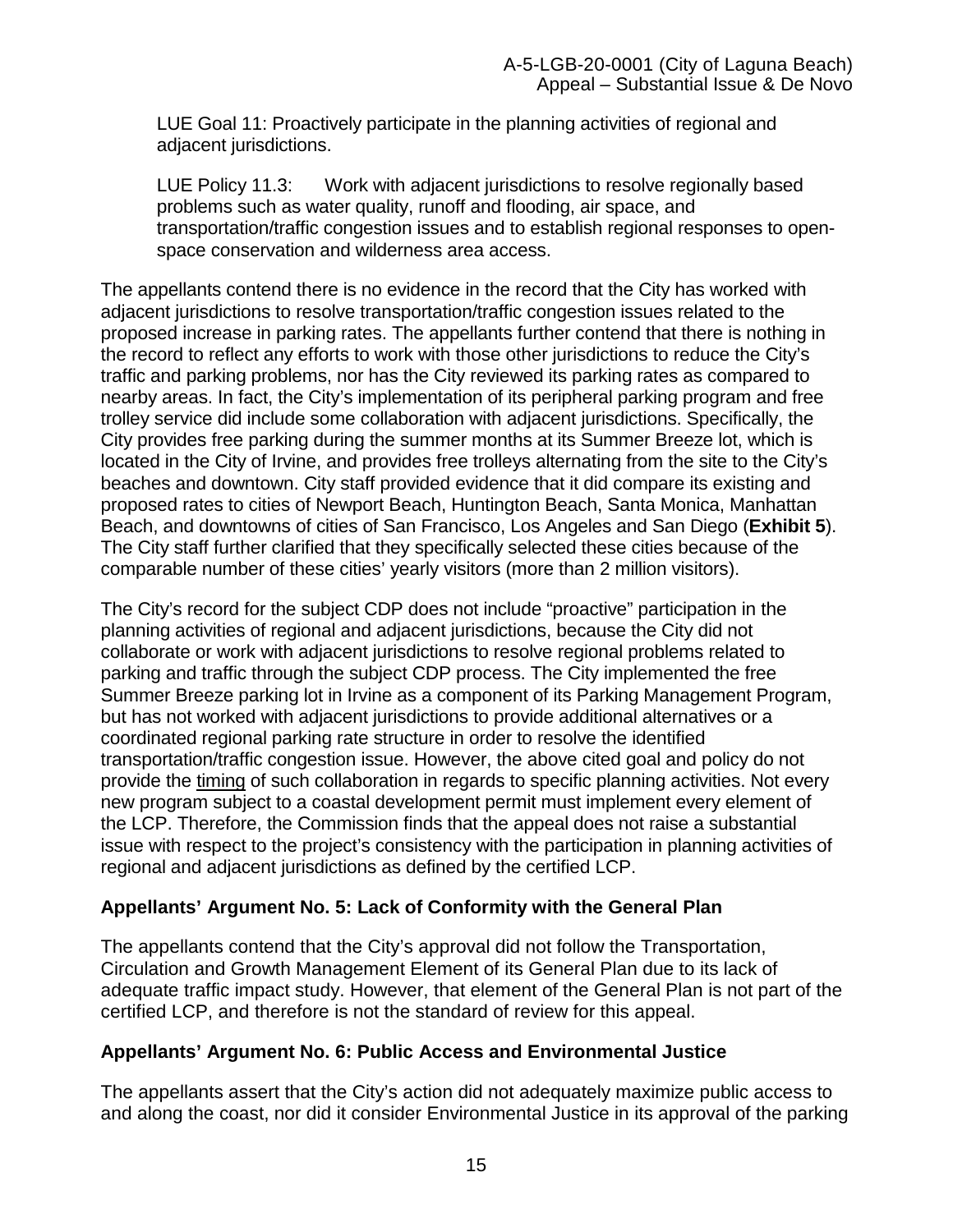rate increases, and that the City could and should have conditioned the project to ensure that the lower cost parking areas, a key component of the peripheral parking program, are advertised in languages other than English and in publications circulated outside of the Coastal Zone. The City-approved parking rate structure applies to all public meters and lots/structures citywide, thus bearing a potential to impact public access to and along the coast of Laguna Beach. Particularly, the said parking rate structure allows for the increase in parking rates indefinitely, with the only limitation being that the rate increases will not exceed 50% in any rolling three-year period.

While there may not be a direct relationship between vehicle parking and public access, and the City of Laguna Beach provides alternative means of accessing the coast (e.g. the trolley), incremental annual increases of parking rates in the coastal zone remain a concern of the Commission. The indefinite approval of parking rate increases along the coastline, up to 25% per year, as approved by the City's permit, could ultimately discourage members of the public from accessing the coast. The open endedness of the City's action, with future rate increases not subject to Coastal Commission review, makes the action inconsistent with the public access policies of the Coastal Act, which are part of the standard of review for the portions of the project in the appealable area of the coastal zone.

Section 30210 of the Coastal Act states:

In carrying out the requirement of Section 4 of Article X of the California Constitution, maximum access, which shall be conspicuously posted, and recreational opportunities shall be provided for all the people consistent with public safety needs and the need to protect public rights, rights of private property owners, and natural resource areas from overuse.

Section 30211 of the Coastal Act states:

Development shall not interfere with the public's right of access to the sea where acquired through use or legislative authorization, including, but not limited to, the use of dry sand and rocky coastal beaches to the first line of terrestrial vegetation.

Section 30212 of the Coastal Act states, in part:

(a) Public access from the nearest public roadway to the shoreline and along the coast shall be provided in new development projects except where: (1) It is inconsistent with public safety, military security needs, or the protection of fragile coastal resources, (2) Adequate access exists nearby, or, (3) Agriculture would be adversely affected. Dedicated accessway shall not be required to be opened to public use until a public agency or private association agrees to accept responsibility for maintenance and liability of the accessway.

Section 30212.5 of the Coastal Act states: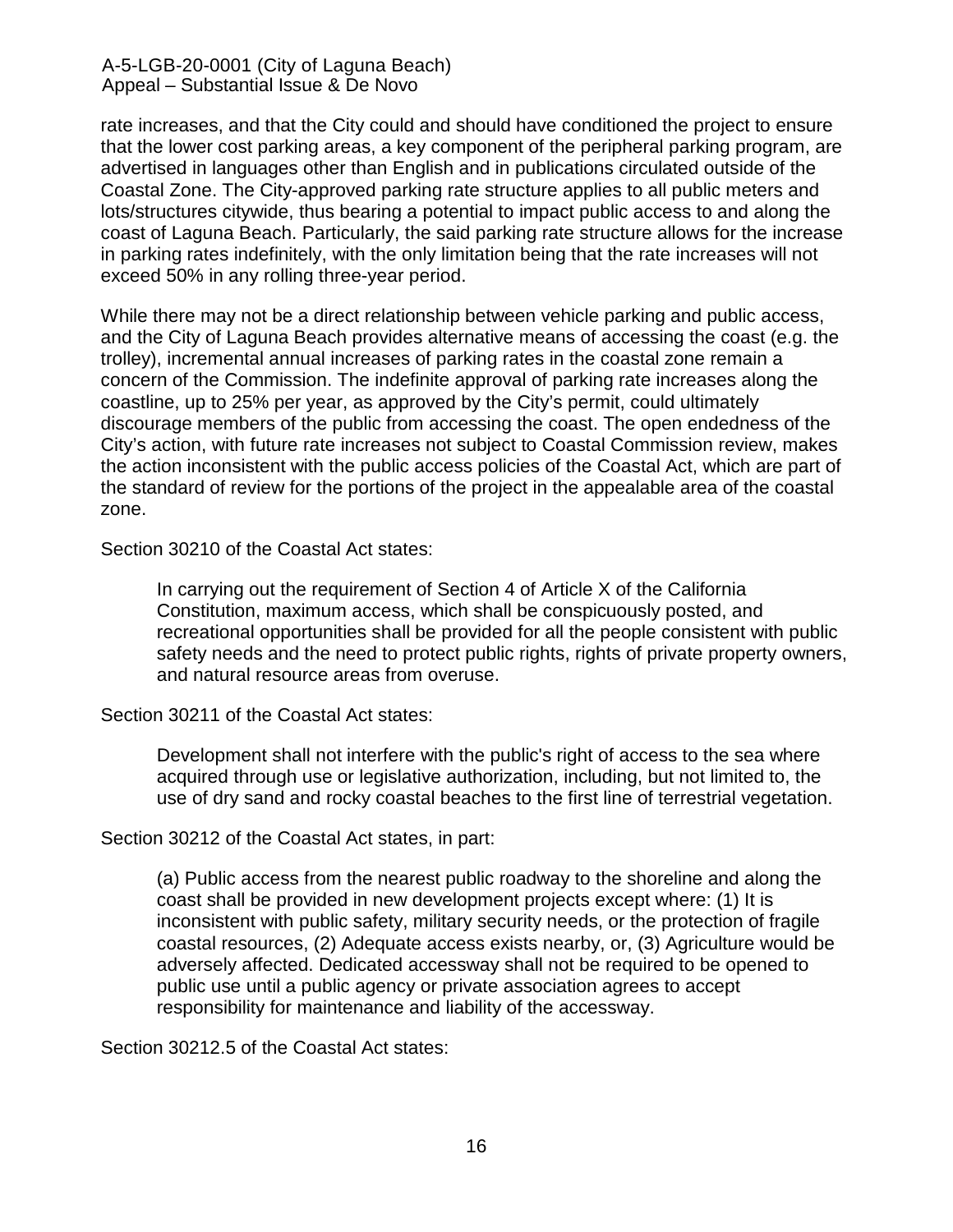Wherever appropriate and feasible, public facilities, including parking areas or facilities, shall be distributed throughout an area so as to mitigate against the impacts, social and otherwise, of overcrowding or overuse by the public of any single area.

Section 30213 of the Coastal Act states, in part:

Lower cost visitor and recreational facilities shall be protected, encouraged, and, where feasible, provided. Developments providing public recreational opportunities are preferred…

Section 30214 of the Coastal Act states:

(a) The public access policies of this article shall be implemented in a manner that takes into account the need to regulate the time, place, and manner of public access depending on the facts and circumstances in each case including, but not limited to, the following:

(1) Topographic and geologic site characteristics.

(2) The capacity of the site to sustain use and at what level of intensity.

(3) The appropriateness of limiting public access to the right to pass and repass depending on such factors as the fragility of the natural resources in the area and the proximity of the access area to adjacent residential uses.

(4) The need to provide for the management of access areas so as to protect the privacy of adjacent property owners and to protect the aesthetic values of the area by providing for the collection of litter.

(b) It is the intent of the Legislature that the public access policies of this article be carried out in a reasonable manner that considers the equities and that balances the rights of the individual property owner with the public's constitutional right of access pursuant to Section 4 of Article X of the California Constitution. Nothing in this section or any amendment thereto shall be construed as a limitation on the rights guaranteed to the public under Section 4 of Article X of the California Constitution.

(c) In carrying out the public access policies of this article, the commission and any other responsible public agency shall consider and encourage the utilization of innovative access management techniques, including, but not limited to, agreements with private organizations which would minimize management costs and encourage the use of volunteer programs.

Additionally, the Commission must consider the public access policies of the Coastal Act through an environmental justice lens, consistent with Coastal Act Sections 30013 and 30604, and consistent with the Commission's Environmental Justice Policy.

Section 30013 of the Coastal Act states:

The Legislature further finds and declares that in order to advance the principles of environmental justice and equality, subdivision (a) of Section 11135 of the Government Code and subdivision (e) of Section 65040.12 of the Government Code apply to the commission and all public agencies implementing the provisions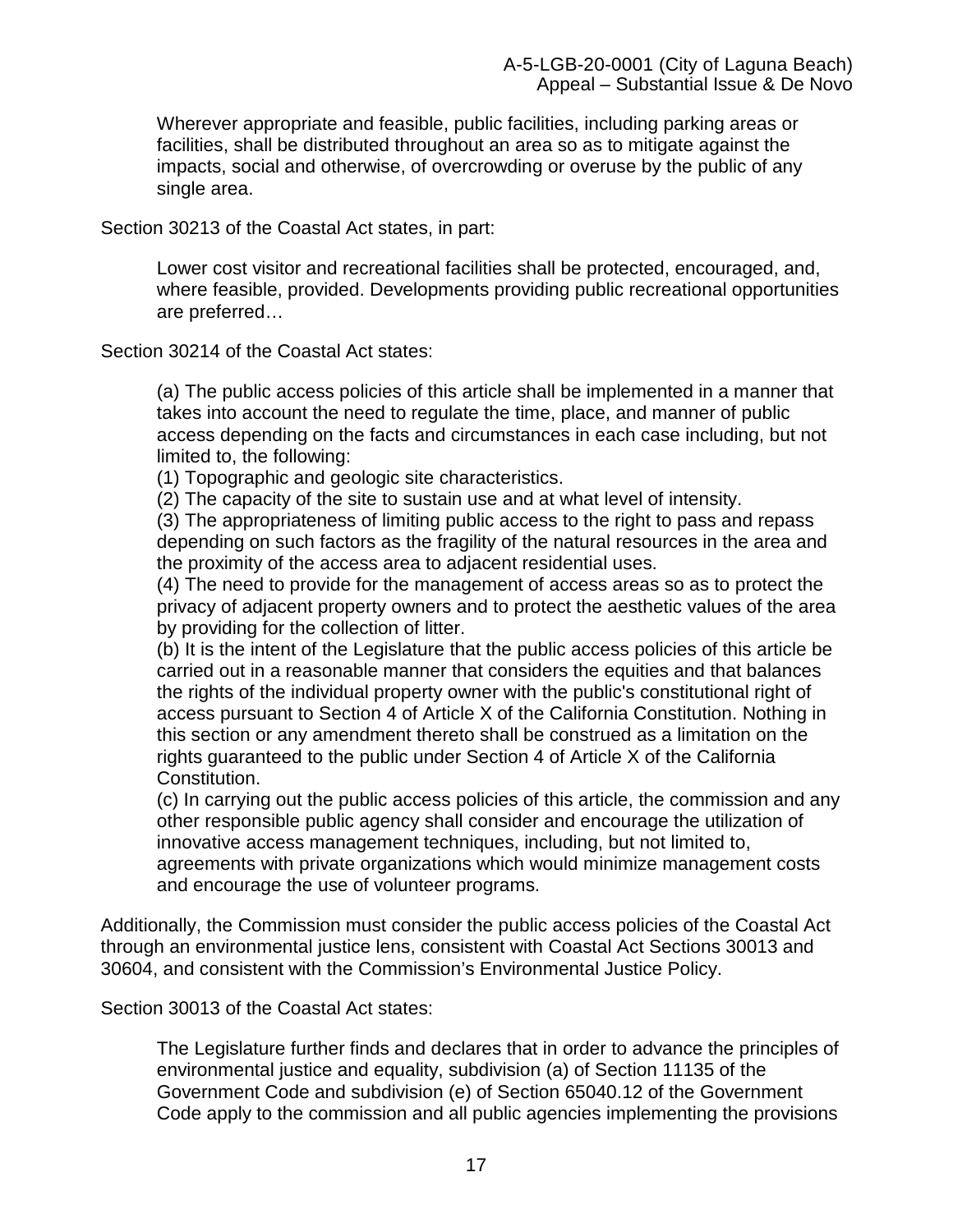of this division. As required by Section 11135 of the Government Code, no person in the State of California, on the basis of race, national origin, ethnic group identification, religion, age, sex, sexual orientation, color, genetic information, or disability, shall be unlawfully denied full and equal access to the benefits of, or be unlawfully subjected to discrimination, under any program or activity that is conducted, operated, or administered pursuant to this division, is funded directly by the state for purposes of this division, or receives any financial assistance from the state pursuant to this division.

Section 30604 of the Coastal Act states, in relevant part:

(h) When acting on a coastal development permit, the issuing agency, or the commission on appeal, may consider environmental justice, or the equitable distribution of environmental benefits throughout the state.

The California Coastal Commission's Environmental Justice Policy states:

"The California Coastal Commission's commitment to diversity, equality and environmental justice recognizes that equity is at the heart of the Coastal Act, a law designed to empower the public's full participation in the land-use decision-making process that protects California's coast and ocean commons for the benefit of all the people. In keeping with that visionary mandate, but recognizing that the agency has not always achieved this mission with respect to many marginalized communities throughout California's history, the Commission as an agency is committed to protecting coastal natural resources and providing public access and lower-cost recreation opportunities for everyone. The agency is committed to ensuring that those opportunities not be denied on the basis of background, culture, race, color, religion, national origin, income, ethnic group, age, disability status, sexual orientation, or gender identity.

The Commission will use its legal authority to ensure equitable access to clean, healthy, and accessible coastal environments for communities that have been disproportionately overburdened by pollution or with natural resources that have been subjected to permanent damage for the benefit of wealthier communities. Coastal development should be inclusive for all who work, live, and recreate on California's coast and provide equitable benefits for communities that have historically been excluded, marginalized, or harmed by coastal development.

The Commission recognizes that all aspects of our mission are best advanced with the participation and leadership of people from diverse backgrounds, cultures, races, color, religions, national origin, ethnic groups, ages, income levels disability status, sexual orientation, and gender identity. The Commission is committed to compliance and enforcement of Government Code Section 11135, as well as consideration of environmental justice principles as defined in Government Code Section 65040.12, consistent with Coastal Act policies, during the planning, decision-making, and implementation of Commission actions, programs, policies, and activities. It is also the California Coastal Commission's goal, consistent with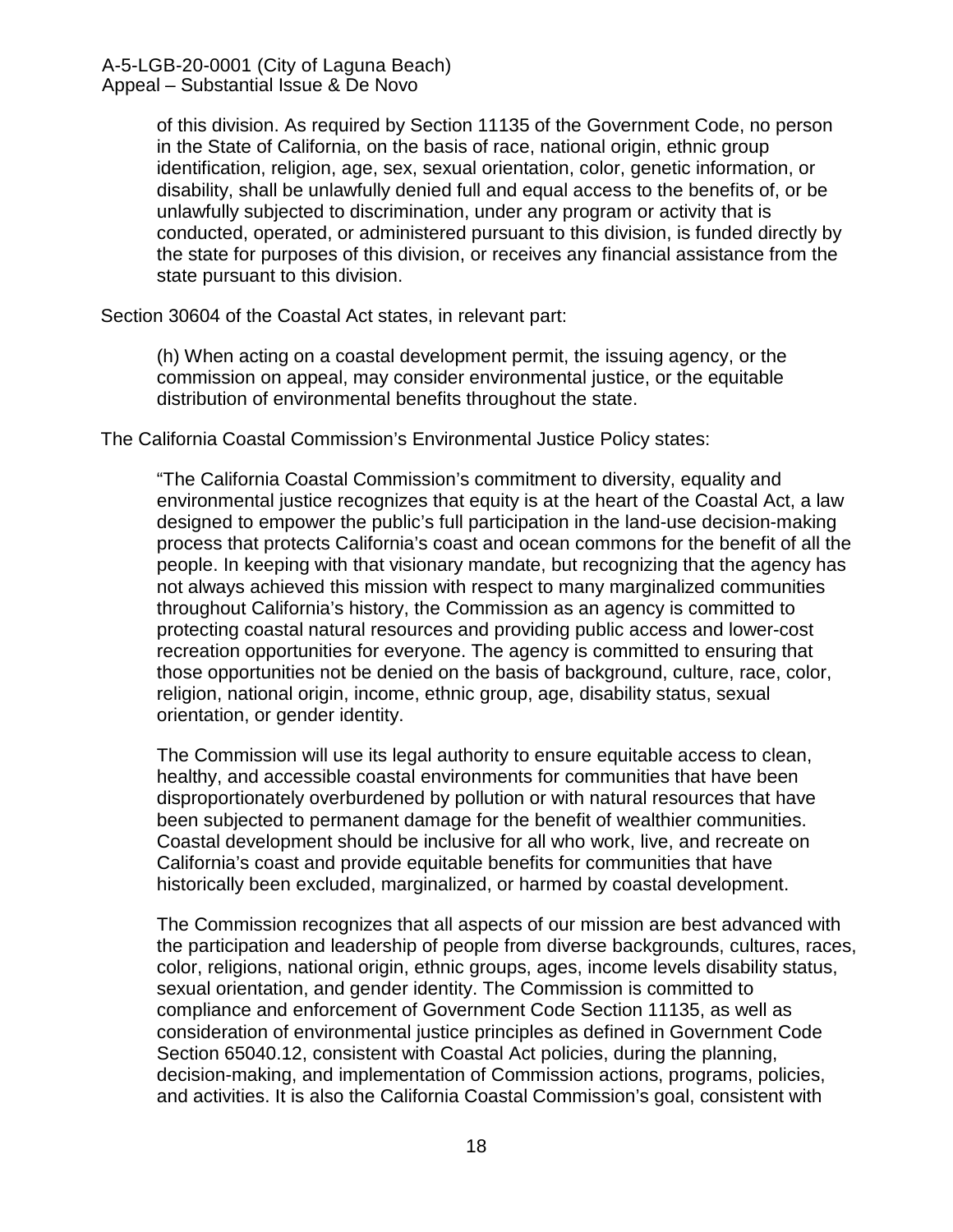Public Resources Code Section 300137 and Government Code Section 11135, to recruit, build, and maintain a highly qualified, professional staff that reflects our state's diversity. Further, the Commission is committed to compliance with Title VI of the Civil Rights Act of 1964 and its regulations."

Throughout California's history, low-income communities, communities of color, and other marginalized populations (altogether referred to as underserved communities in this staff report) have faced uneven barriers to accessing the California coastline because of geographic, socioeconomic, and cultural reasons. Recognizing this historical injustice and how it is inconsistent with Coastal Act policies ensuring maximum and equitable public access to the California coastline, the Commission adopted its Environmental Justice Policy in March 2019 to promote the consideration of environmental justice principles in the agency's decision-making process.

The City's approval of a project that allows for the increase of parking rates indefinitely has the potential to disproportionately impact members of the underserved communities, who have less disposable income and fewer options for enjoying public access to and recreation on the coast. The parking rates in downtown Laguna Beach are already relatively high (up to \$5 per hour) by regional comparison – and the project would allow the rates to increase indefinitely (up to 50% over a rolling three year period). While some rate increases are necessary to encourage turnover and encourage alternative modes of transportation, the cumulative impacts of the project could disproportionally impact members of underserved communities who would be discouraged from accessing the coast. The City provides free/lower cost peripheral parking spaces and a free trolley program, but these parking management programs have not been widely advertised to underserved communities or made accessible in languages other than English.

Therefore, the City's mitigation measures for the increased parking rates are not sufficient to alleviate the disproportionate impact on members of the underserved communities. The Commission finds that the appeal does raise a substantial issue with respect to the project's conformance to the public access and environmental justice policies of the Coastal Act.

## **SUBSTANTIAL ISSUE FACTORS:**

The Commission typically applies five factors in making a determination whether an appeal raises a substantial issue pursuant to Section 30625(b)(2).

#### **1. The degree of factual and legal support for the local government's decision that the development is consistent or inconsistent with the certified LCP.**

The City did not substantially support its approval of the project's consistency with all of the applicable policies of the certified LCP and the public access and recreation provisions of the Coastal Act, described by the following: (1) The City's approval did not consider LUE Action 1.1.6, which requires the City to consider eliminating or significantly reducing cost of parking permits for fuel efficient or alternative fuel vehicles; and (2) the approval's indefinite term of parking rate increase authorization did not consider the public access and environmental justice policies of the Coastal Act. Therefore, this factor supports a substantial issue finding.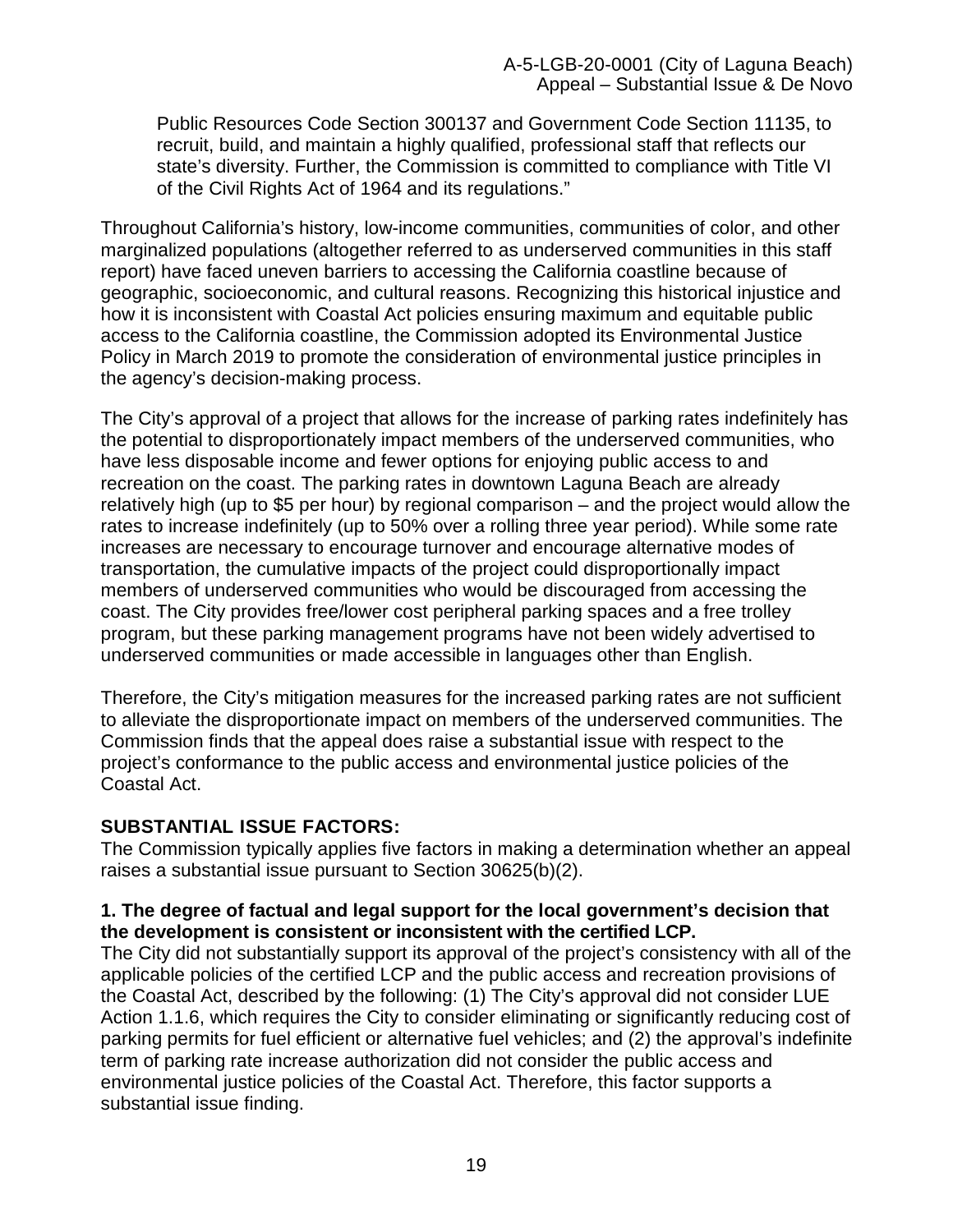## 2. **The extent and scope of the development as approved or denied by the local government.**

The City-approved CDP will result in an immediate increase of parking rates in all public meters and lots/structures located citywide. Therefore, the Commission finds that the extent and scope of the development as approved by the local government is substantial. This factor supports a finding of substantial issue.

# 3. **The significance of the coastal resources affected by the decision.**

The City-approved CDP will affect the parking rates along the coastline of Laguna Beach. Therefore this project will affect public access and recreational opportunities to the coast in the City of Laguna Beach. Public access and recreational opportunities are among the Coastal Act's highest priorities, and Laguna Beach is visited by millions of visitors each year, many by private vehicles. Therefore, this factor supports a finding of substantial issue.

## 4. **The precedential value of the local government's decision for future interpretations of its LCP.**

The City-approved CDP would authorize future increases to the City's public parking meters and lots/structures in perpetuity. In other words, the City would not need to process any future CDPs related to the City's public parking after the subject CDP. Thus, the City's decision would not have a precedential value for future interpretations of its LCP. This factor does not support a finding of substantial issue.

## 5. **Whether the appeal raises local issues, or those of regional or statewide significance.**

The appeal raises issues of statewide significance, given that the City-approved parking rate structure without a term of authorization may set a precedent for other coastal jurisdictions to follow. Managing parking along California's coastline is related to maximizing public access and recreational opportunities pursuant to the Costal Act, so the indefinite authorization of parking rate increase by the local government raises issues of statewide significance. Therefore, this factor supports a finding of substantial issue.

## **Conclusion**

In conclusion, staff recommends that the Commission find that a substantial issue exists with respect to whether the local government action conforms with the policies of the City's certified LCP and the public access and environmental justice policies of the Coastal Act.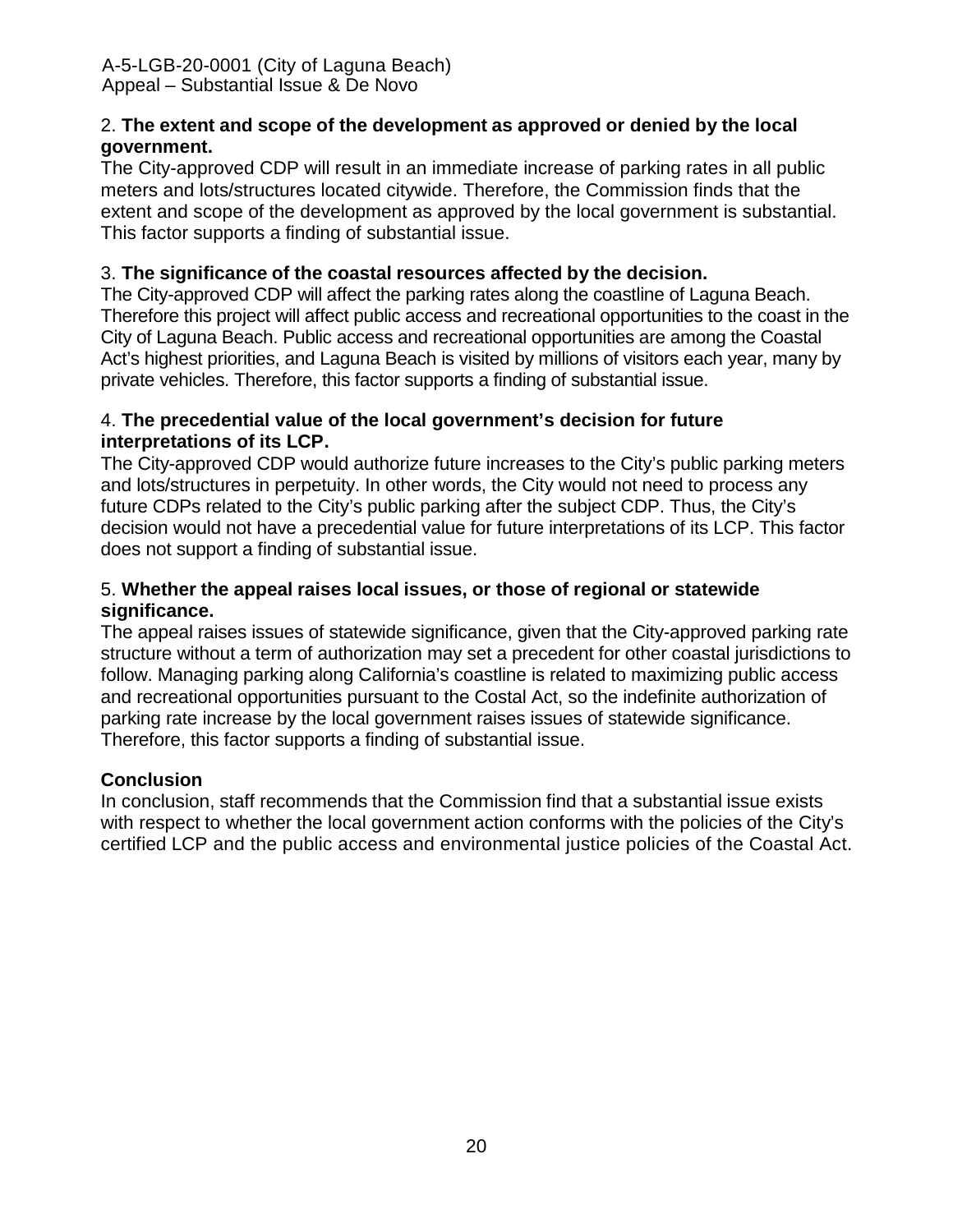# <span id="page-20-0"></span>**VI. MOTION AND RESOLUTION – DE NOVO REVIEW**<br>Motion: I move that the Commission approve Coastal Devel

**Motion:** I move that the Commission **approve** Coastal Development Permit No. A-5-LGB-20-0001 pursuant to the staff recommendation.

Staff recommends a **YES** vote. Passage of this motion will result in approval of the permit as conditioned and adoption of the following resolution and findings. The motion passes only by affirmative vote of a majority of the Commissioners present.

# **Resolution:**

The Commission hereby approves Coastal Development Permit Application No. A-5-LGB-20-0001 and adopts the findings set forth below on grounds that the development, as conditioned, will be in conformity with the Certified Local Coastal Plan and the public access and recreation policies of Chapter 3 of the Coastal Act. Approval of the permit complies with the California Environmental Quality Act because either 1) feasible mitigation measures and/or alternatives have been incorporated to substantially lessen any significant adverse effects of the development on the environment, or 2) there are no further feasible mitigation measures or alternatives that will substantially lessen any significant adverse impacts of the development on the environment.

# <span id="page-20-1"></span>**VII. STANDARD CONDITIONS**

This permit is granted subject to the following standard conditions:

- 1. **Notice of Receipt and Acknowledgment**. The permit is not valid and development shall not commence until a copy of the permit, signed by the permittees or authorized agent, acknowledging receipt of the permit and acceptance of the terms and conditions, is returned to the Commission office.
- 2. **Expiration.** If development has not commenced, the permit will expire two years from the date on which the Commission voted on the application. Development shall be pursued in a diligent manner and completed in a reasonable period of time. Application for extension of the permit must be made prior to the expiration date.
- 3. **Interpretation.** Any questions of intent of interpretation of any condition will be resolved by the Executive Director or the Commission.
- 4. **Assignment.** The permit may be assigned to any qualified person, provided assignee files with the Commission an affidavit accepting all terms and conditions of the permit.
- 5. **Terms and Conditions Run with the Land.** These terms and conditions shall be perpetual, and it is the intention of the Commission and the permittees to bind all future owners and possessors of the subject property to the terms and conditions.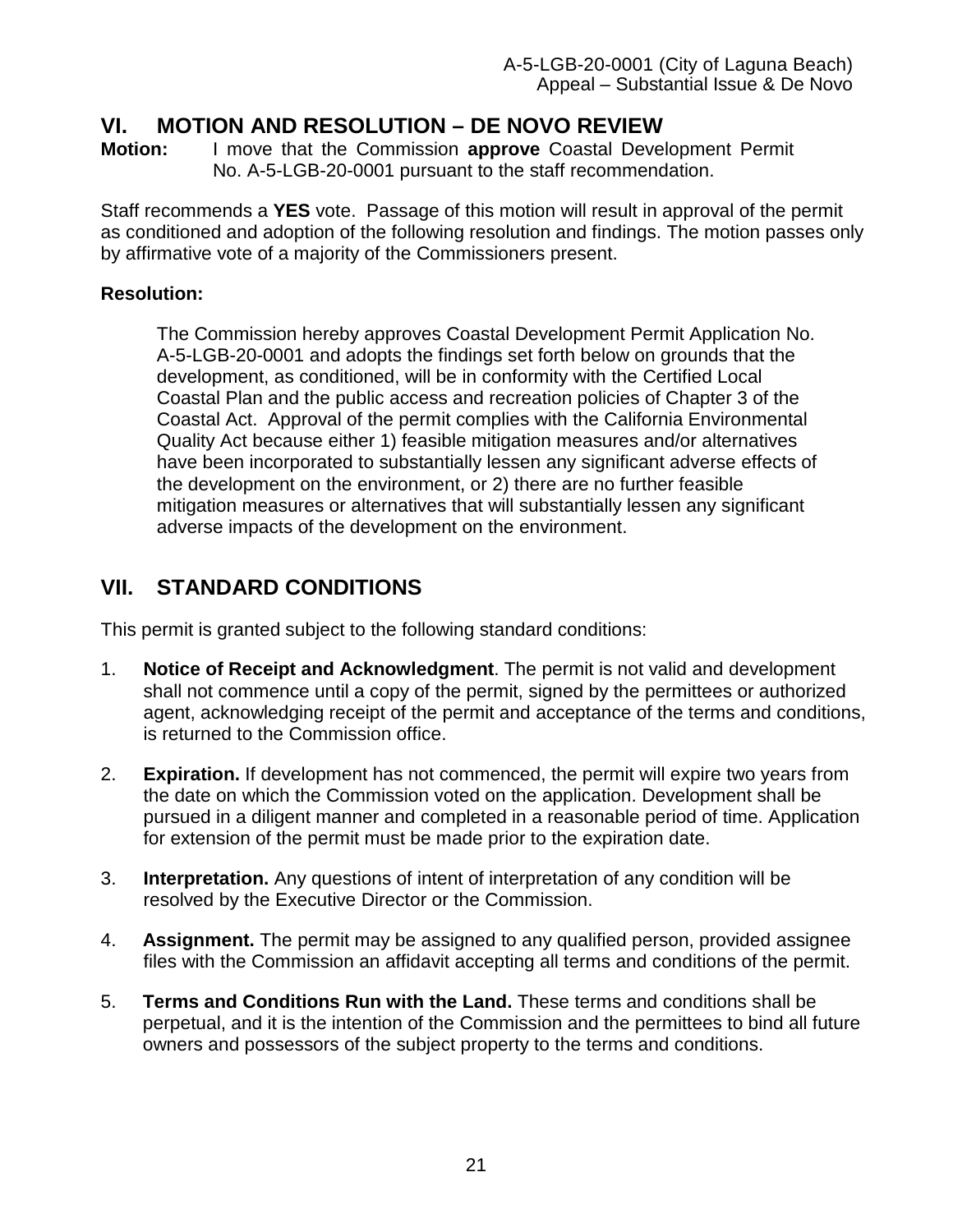# <span id="page-21-0"></span>**VIII. SPECIAL CONDITIONS**

This permit is granted subject to the following special conditions:

- 1. **Term of Parking Rate Authorization**. This Coastal Development Permit only authorizes increases in parking rates for three calendar years (no new parking rate increases are authorized after December 31, 2022). The City shall comply with the following requirements for that term of parking rate increase authorization:
	- A. The year 2020 parking rates may be implemented up to the maximum rate in the table identified in **[Exhibit 2](https://documents.coastal.ca.gov/reports/2020/3/th11b/th11b-3-2020-exhibits.pdf)** of this staff report. The City shall report the 2020 rates to the Commission's Executive Director prior to implementation.
	- B. The 2021 parking rates may be set at a level up to, but not more than, 10% higher than the 2020 parking rates, and shall be reported to the Commission's Executive Director prior to implementation.
	- C. The 2022 parking rates may be set at a level up to, but not more than, 10% higher than the 2021 parking rates, and shall be reported to the Commission's Executive Director prior to implementation.
	- D. If the City seeks to increase parking rates in 2023 or at any time again in the future, a new local CDP must be processed, approved, and not overturned on appeal, in order for the proposed future parking rate increase to be effective. If the Commission overturns the decision on appeal and requires a modification in parking rates, the modified parking rates will be effective even if they do not satisfy the requirements set forth in this condition.

All development must occur in strict compliance with the proposal as set forth in the application for permit, subject to any special conditions. Any deviation from the approved project must be submitted for review by the Executive Director to determine whether an amendment to this coastal development permit or a new coastal development permit is required.

- 2. **Additional Language Accessibility Program**. Before the summer 2020 peak visitor/beach use season (beginning Friday, May 22, 2020), the City shall implement the additional language accessibility program for the purpose of advertising its peripheral parking and free trolley program in languages other than English. The additional language accessibility program shall comply with the following requirements:
	- A. The program shall translate the City's peripheral parking and free trolley information on its website to languages other than English including, but not limited to, Spanish.
	- B. The program shall translate the information on all printed materials related to the peripheral parking and free trolley programs to languages other than English including, but not limited to, Spanish.
	- C. If the City determines it to be feasible, the information on City's mobile parking app shall be translated to languages other than English including, but not limited to, Spanish.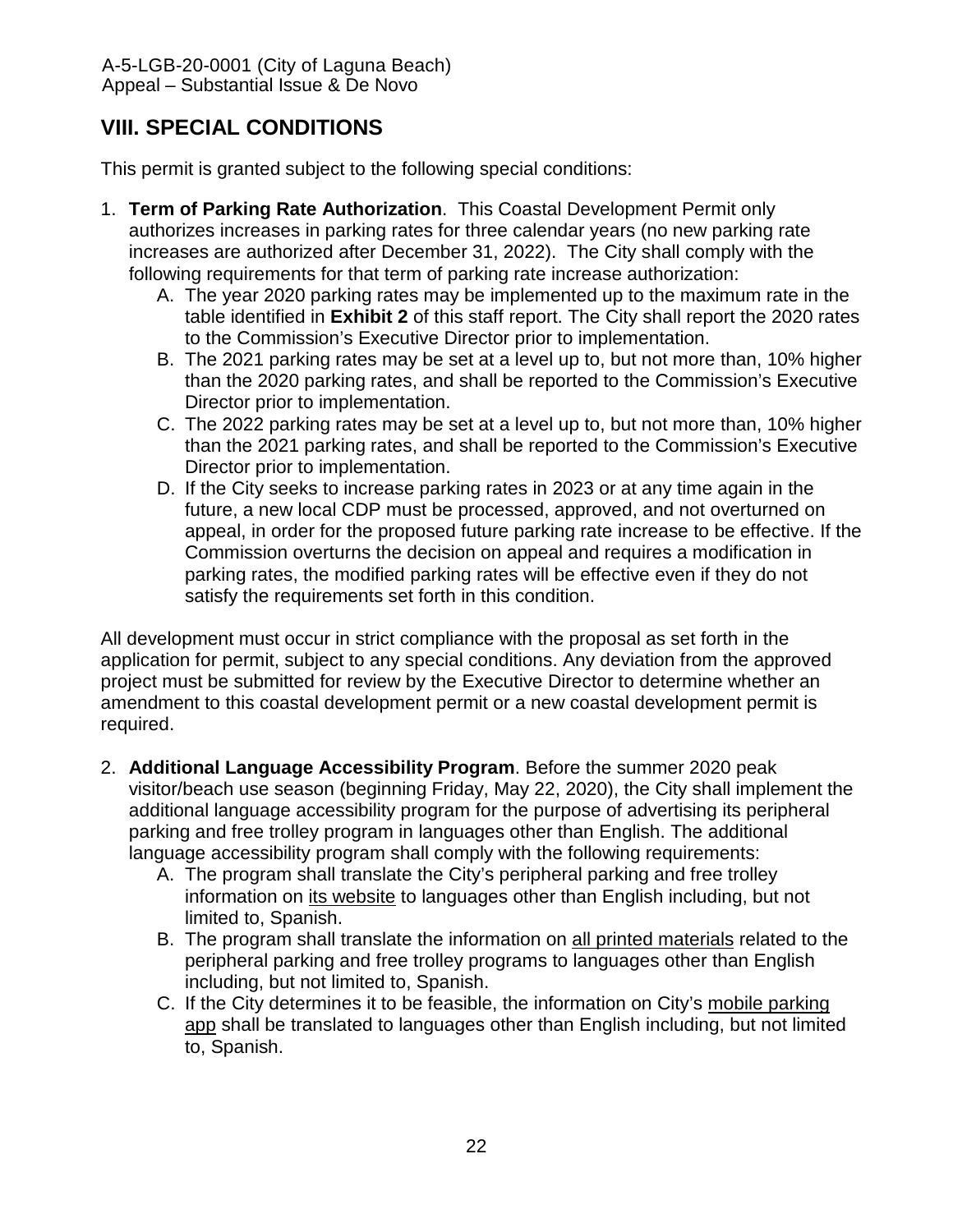3. **Incentives for Sustainability and Fuel-Efficient or Alternative-Fuel Vehicles**. Before the summer 2020 peak visitor/beach use season (beginning Friday, May 22, 2020), the City shall evaluate and consider reducing the cost of hourly parking rates for the parking spaces adjacent to its electric vehicle charging stations located in the City's parking lots and/or structures. The City shall also consider other incentives for fuel-efficient or alternative fuel vehicles that can be implemented concurrent with its parking management plan. No later than December 31, 2020, the City shall provide the Commission's Executive Director a report on its implementation of LUE Goal 1 (Sustainability) and LUE Action 1.1.6 (Fuel Efficient and Alternative Fuel Vehicle Incentives), which may also include programs and incentives the City is already implementing (e.g. increased operations of the free trolley and incentives to encourage cycling and walking instead of driving).

# <span id="page-22-0"></span>**IX. FINDINGS AND DECLARATIONS – DE NOVO**

Note: The Findings and Declarations in the Substantial Issue section of this staff report are hereby adopted by reference into the Findings and Declarations for the De Novo Permit.

## <span id="page-22-1"></span>**A. PROJECT DESCRIPTION**

The City-approved project is described as the establishment of a multi-year, multiphase parking rate structure for all public parking meters and lots/structures located citywide for summer and non-summer months as outlined in Attachment A of City Resolution No. 19-5154 (**[Exhibit 2](https://documents.coastal.ca.gov/reports/2020/3/th11b/th11b-3-2020-exhibits.pdf)**). However, since the filing of the appeal of local CDP No. 19-5154, the City has agreed to modify its proposal to better conform to the provisions of the certified LCP and the Coastal Act. Specifically, the modifications are summarized as follows:

- The City will limit the term of parking rate increase authorization to the end of 2022. If the City seeks an increase in the parking rates after that date, it will need to process a new local CDP, which may be appealed to the Coastal Commission.
- The City will implement the proposed parking rate for year 2020, but it will limit the subsequent two years' increases to a maximum of ten (10) percent of each previous year's parking rates.
- Before the summer 2020 peak visitor/beach use season, the City will implement the additional language accessibility program on its website, as well as on printed materials related to the parking and trolley programs at City Hall, and if feasible, on the City's mobile parking app.
- Before the summer 2020 peak visitor/beach use season, the City will evaluate and consider reducing the cost of hourly parking rates for parking spaces adjacent to its electric vehicle charging stations located in the City's parking lots and/or structures. The City will also continue and expand programs and incentives that encourage sustainability and offer alternatives to driving and parking (e.g. increased operations of the free trolley and incentives to encourage cycling and walking instead of driving).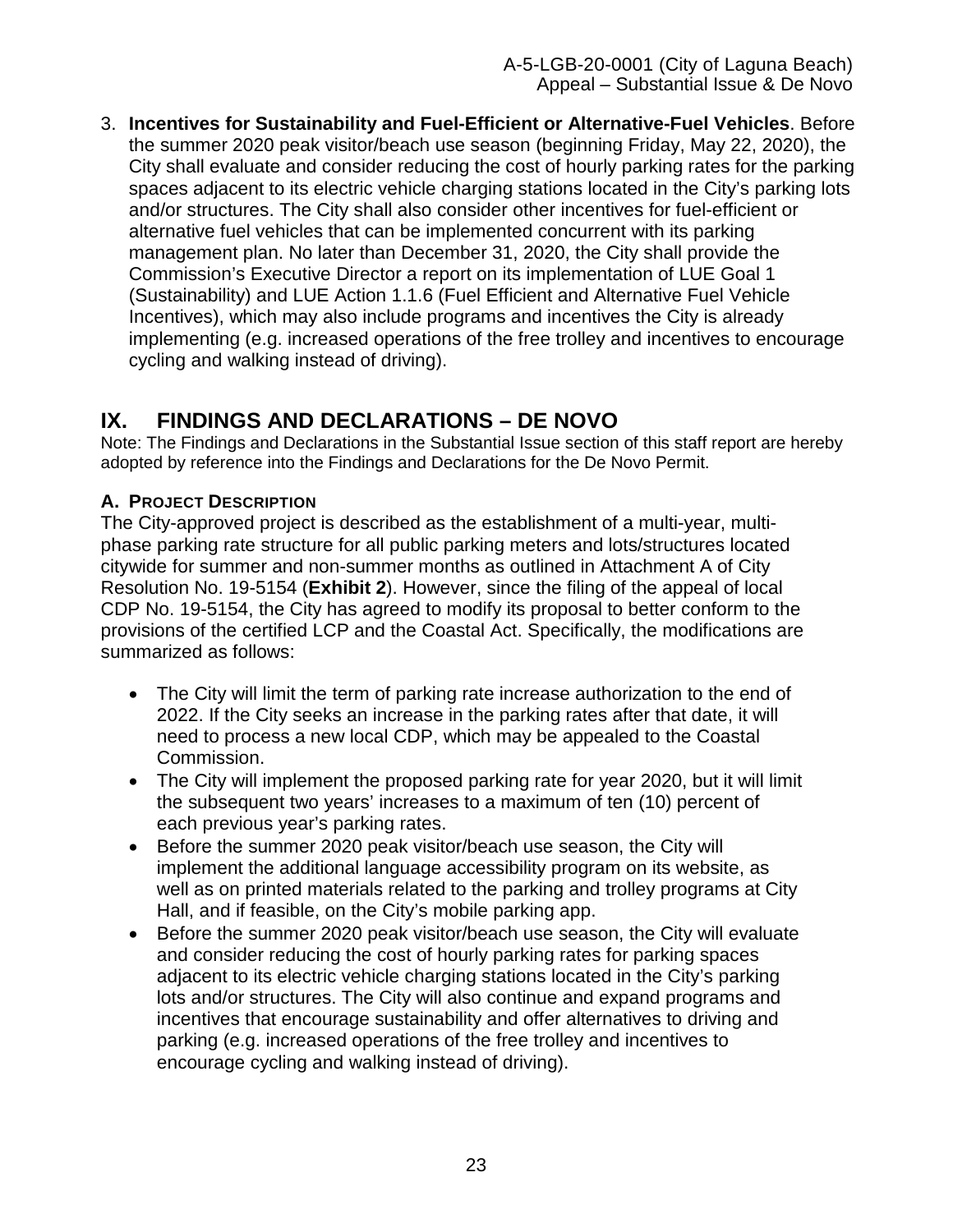#### <span id="page-23-0"></span>**B. STANDARD OF REVIEW**

Section 30604(b) of the Coastal Act states:

After certification of the local coastal program, a coastal development permit shall be issued if the issuing agency or the commission on appeal finds that the proposed development is in conformity with the certified local coastal program.

In addition, Section 30604(c) of the Coastal Act states:

Every coastal development permit issued for any development between the nearest public road and the sea or the shoreline of any body of water located within the coastal zone shall include a specific finding that the development is in conformity with the public access and public recreation policies of Chapter 3 (commencing with Section 30200).

The project will be implemented citywide on public streets and public and private parking lots in Laguna Beach, with some of the public parking areas located between the sea and the first public road paralleling the sea. Therefore, the standards of review for this project are the City's certified LCP and the public access and public recreation policies of the Coastal Act. The City of Laguna Beach Local Coastal Program was certified by the Commission on January 13, 1993 (except for the areas of deferred certification: Three Arch Bay, Hobo Canyon, and Irvine Cove). The subject site falls within the City's certified LCP jurisdiction. The City's LCP Land Use Plan portion is comprised of a variety of planning documents including the Land Use Element (LUE), Open Space/Conservation Element (OSC), and the Coastal Technical Appendix. The Implementation Plan portion of the LCP is comprised of a number of documents including Title 25 Zoning.

#### <span id="page-23-1"></span>**C. Public Access**

In order to maximize public access, the City's certified LCP includes the following policies:

Land Use Element:

Policy 4.2: Promote policies to accommodate visitors, reduce conflicts between visitorserving uses/infrastructure and residents, and reduce impacts on the City's natural resources.

Policy 4.3: Maintain and enhance access to coastal resource areas, particularly the designated public beaches, by ensuring that access points are safe, attractive, and pedestrian friendly.

Coastal Land Use Plan Technical Appendix:

The location and amount of new development shall maintain and enhance public access to the coast by providing adequate parking facilities or providing substitute means of serving the development with public transportation.

Open Space/Conservation Element: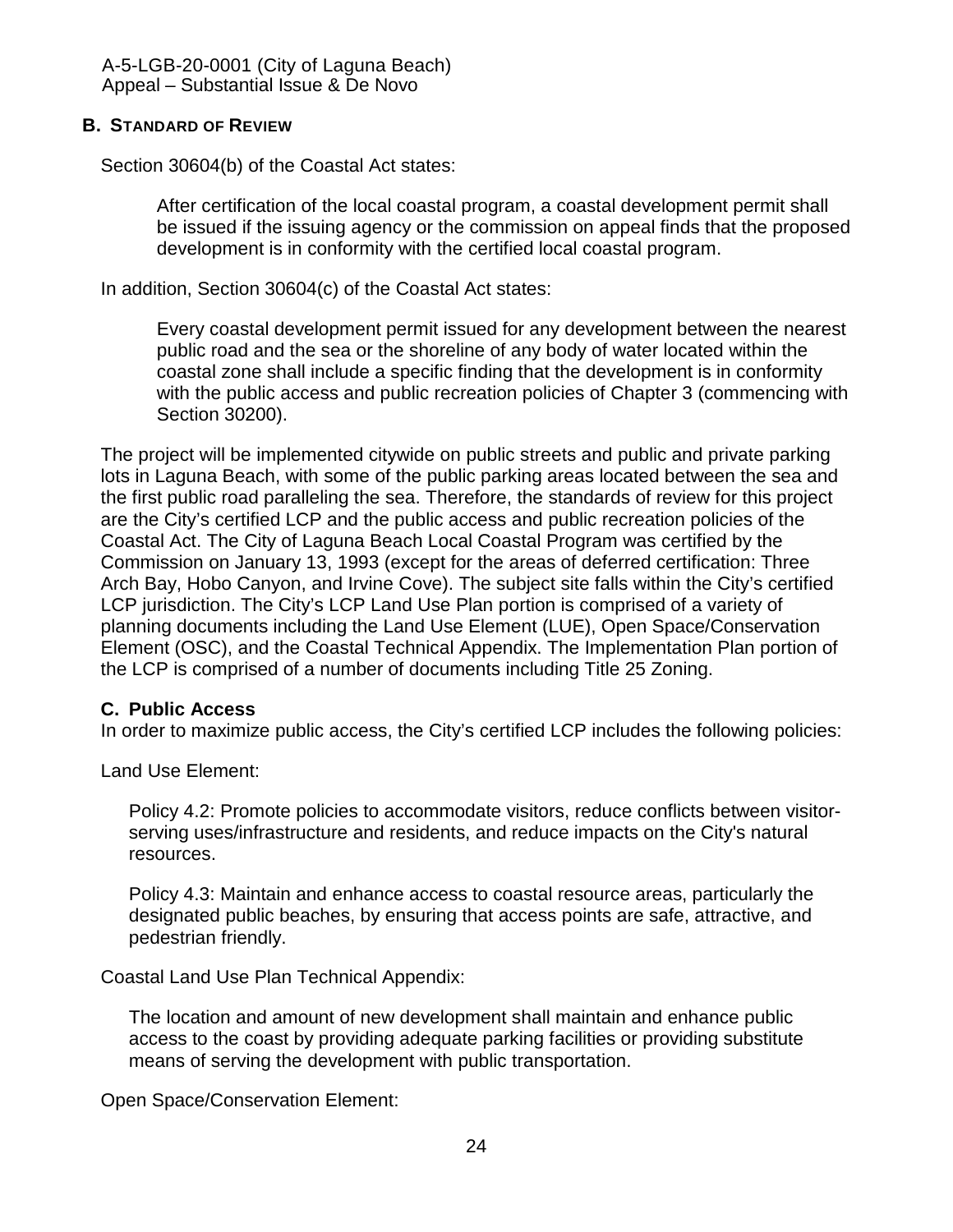Policy 3-A: Retain and improve existing public beach accessways in the City, and protect and enhance the public rights to use the dry sand beaches of the City.

Also, projects located between the sea and the first public road paralleling the sea, such as the subject site, must be consistent with the public access and recreation policies of the Coastal Act.

Section 30210 of the Coastal Act:

In carrying out the requirement of Section 4 of Article X of the California Constitution, maximum access, which shall be conspicuously posted, and recreational opportunities shall be provided for all the people consistent with public safety needs and the need to protect public rights, rights of private property owners, and natural resource areas from overuse.

The City-approved parking rate structure applies to all public meters and lots/structures citywide, thus potentially impacting public access to and along the coast of Laguna Beach. However, as required by **Special Condition 1**, the City has agreed to limit its parking rate increases to a maximum of 10% for the years 2021 and 2022, and agreed to process a new local CDP, which will be appealable to the Coastal Commission, for any future parking rate increase effective after December 31, 2022. The proposed parking rate increase in 2020, and subsequent two years maximum 10% rate increase will discourage some people from driving their vehicles and parking in the most expensive areas subject to the parking rate increases; however, this is the intent of the program, which overall, is designed to improve access. The City's parking rate structure is a component of the implementation strategy for its peripheral parking and free trolley program, which provides an alternative to parking in the busy downtown parking area. People who want to pay less to access the coast and the downtown may park in the peripheral parking lots and take the free trolleys (which are funded by the City's parking revenue) to the downtown area, Main Beach, and most of the City's other popular beaches.

The Commission also found that the City's proposed rate increases could increase conflicts between visitor-serving uses/infrastructure and residents, particularly if the parking fees increase at the high rates proposed by the City over the next three years and continue to increase indefinitely, and if additional parking alternatives are not provided. LUE Policy 4.2 requires development to "promote policies to accommodate visitors, reduce conflicts between visitor-serving uses/infrastructure and residents, and reduce impacts on the City's natural resources." The three-year authorization of rate increases will ensure that the City, the Commission, and the public have an opportunity to evaluate the effects of the rate increases and associated transportation alternatives. The City will continue to track parking usage data, with the goal of reaching the 85% parking occupancy rate that reduces motorist circling and congestion. If future rate increases are necessary to achieve the 85% occupancy rate, they will be analyzed in combination with other incentives to encourage parking away from the busiest areas, including expansion of alternative modes of transport and other sustainability implementation strategies required by **Special Condition 3**. The three-year authorization will also avoid impacts which could occur as a result of perpetual, incremental, and annual increases of parking rates in the coastal zone, which remain a concern of the Commission.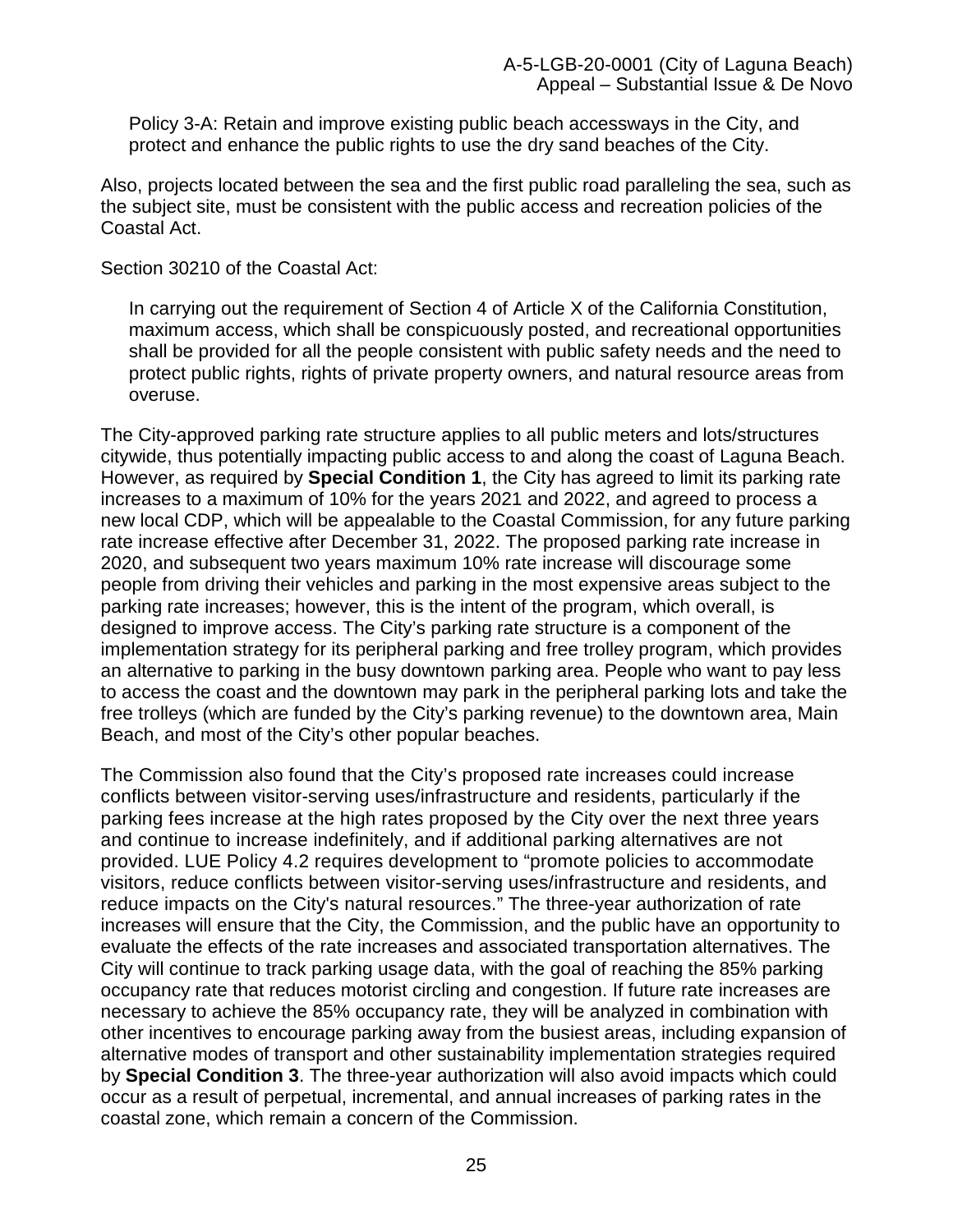**Special Condition 2** requires the City to implement the additional language accessibility program for the purpose of advertising its peripheral parking and free trolley program in languages other than English. Consequently, members of the public who read in languages other than English will be able to more readily utilize the peripheral parking and trolley program. This will help individuals whose primary language is not English understand their options – and it will help the City's Parking Management Program as a whole by fully including more users.

Moreover, the intent of the City-approved program enhances public access to the coast and complies with the above policies. The Coastal Land Use Plan Technical Appendix requires that development maintain and enhance public access to the coast by providing adequate parking facilities, and the Open Space/Conservation Element of the certified LCP requires protection and enhancement of public rights to use the dry sandy beaches of the City. The peripheral parking program and the free trolley program, which are directly linked with the subject proposal to implement the overall intent of the City's PMP, added the peripheral parking lots as new parking facilities and provided a connection between them and the downtown area and public beach access points. Land Use Element Policy 4.3 requires the City to maintain and enhance access to coastal resource areas, particularly the designated public beaches, which the City proposes to do through its continued implementation of the trolley program and expanded summer parking lots (some of which are leased from private institutions to provide extra parking specifically for beachgoers). The trolley program and expanded summer parking lots are paid for with revenue from the parking meters and public parking lots/structures.

Thus, the program, as a whole, and as conditioned by the Commission, is consistent with the LCP public access policies cited above and with the public access and recreation policies of the Coastal Act.

#### <span id="page-25-0"></span>**D. Environmental Justice**

The City's LCP does not contain policies specific to environmental justice. However, the Commission must consider the public access policies of the Coastal Act through an environmental justice lens, consistent with Coastal Act Sections 30013 and 30604, and consistent with the Commission's Environmental Justice Policy.

Section 30013 of the Coastal Act states:

The Legislature further finds and declares that in order to advance the principles of environmental justice and equality, subdivision (a) of Section 11135 of the Government Code and subdivision (e) of Section 65040.12 of the Government Code apply to the commission and all public agencies implementing the provisions of this division. As required by Section 11135 of the Government Code, no person in the State of California, on the basis of race, national origin, ethnic group identification, religion, age, sex, sexual orientation, color, genetic information, or disability, shall be unlawfully denied full and equal access to the benefits of, or be unlawfully subjected to discrimination, under any program or activity that is conducted, operated, or administered pursuant to this division, is funded directly by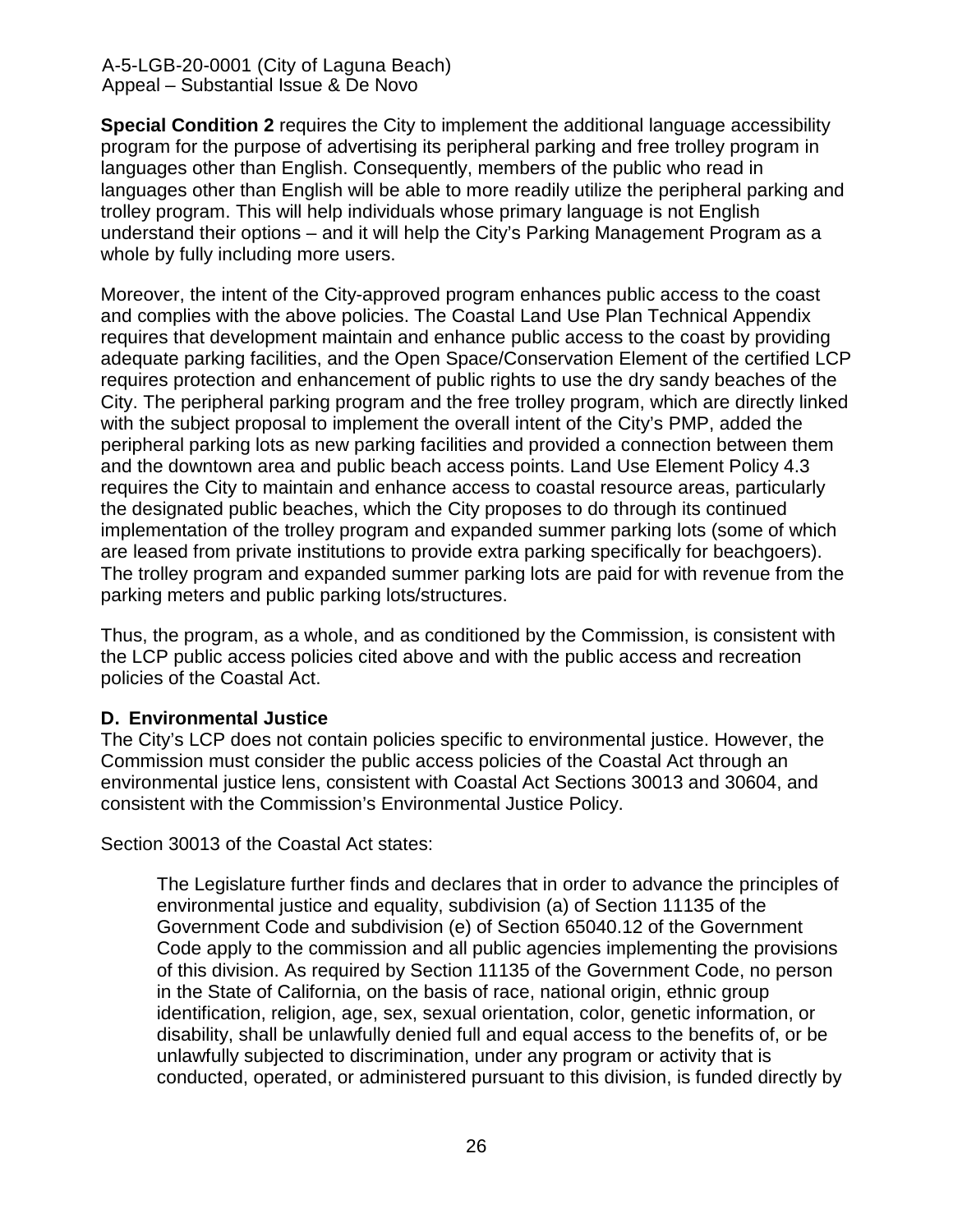the state for purposes of this division, or receives any financial assistance from the state pursuant to this division.

Section 30604 of the Coastal Act states, in relevant part:

(h) When acting on a coastal development permit, the issuing agency, or the commission on appeal, may consider environmental justice, or the equitable distribution of environmental benefits throughout the state.

The California Coastal Commission's Environmental Justice Policy states:

"The California Coastal Commission's commitment to diversity, equality and environmental justice recognizes that equity is at the heart of the Coastal Act, a law designed to empower the public's full participation in the land-use decision-making process that protects California's coast and ocean commons for the benefit of all the people. In keeping with that visionary mandate, but recognizing that the agency has not always achieved this mission with respect to many marginalized communities throughout California's history, the Commission as an agency is committed to protecting coastal natural resources and providing public access and lower-cost recreation opportunities for everyone. The agency is committed to ensuring that those opportunities not be denied on the basis of background, culture, race, color, religion, national origin, income, ethnic group, age, disability status, sexual orientation, or gender identity.

The Commission will use its legal authority to ensure equitable access to clean, healthy, and accessible coastal environments for communities that have been disproportionately overburdened by pollution or with natural resources that have been subjected to permanent damage for the benefit of wealthier communities. Coastal development should be inclusive for all who work, live, and recreate on California's coast and provide equitable benefits for communities that have historically been excluded, marginalized, or harmed by coastal development.

The Commission recognizes that all aspects of our mission are best advanced with the participation and leadership of people from diverse backgrounds, cultures, races, color, religions, national origin, ethnic groups, ages, income levels disability status, sexual orientation, and gender identity. The Commission is committed to compliance and enforcement of Government Code Section 11135, as well as consideration of environmental justice principles as defined in Government Code Section 65040.12, consistent with Coastal Act policies, during the planning, decision-making, and implementation of Commission actions, programs, policies, and activities. It is also the California Coastal Commission's goal, consistent with Public Resources Code Section 300137 and Government Code Section 11135, to recruit, build, and maintain a highly qualified, professional staff that reflects our state's diversity. Further, the Commission is committed to compliance with Title VI of the Civil Rights Act of 1964 and its regulations."

As discussed previously, the City-approved project would have allowed for the indefinite increase of parking rates which would have the potential to disproportionately impact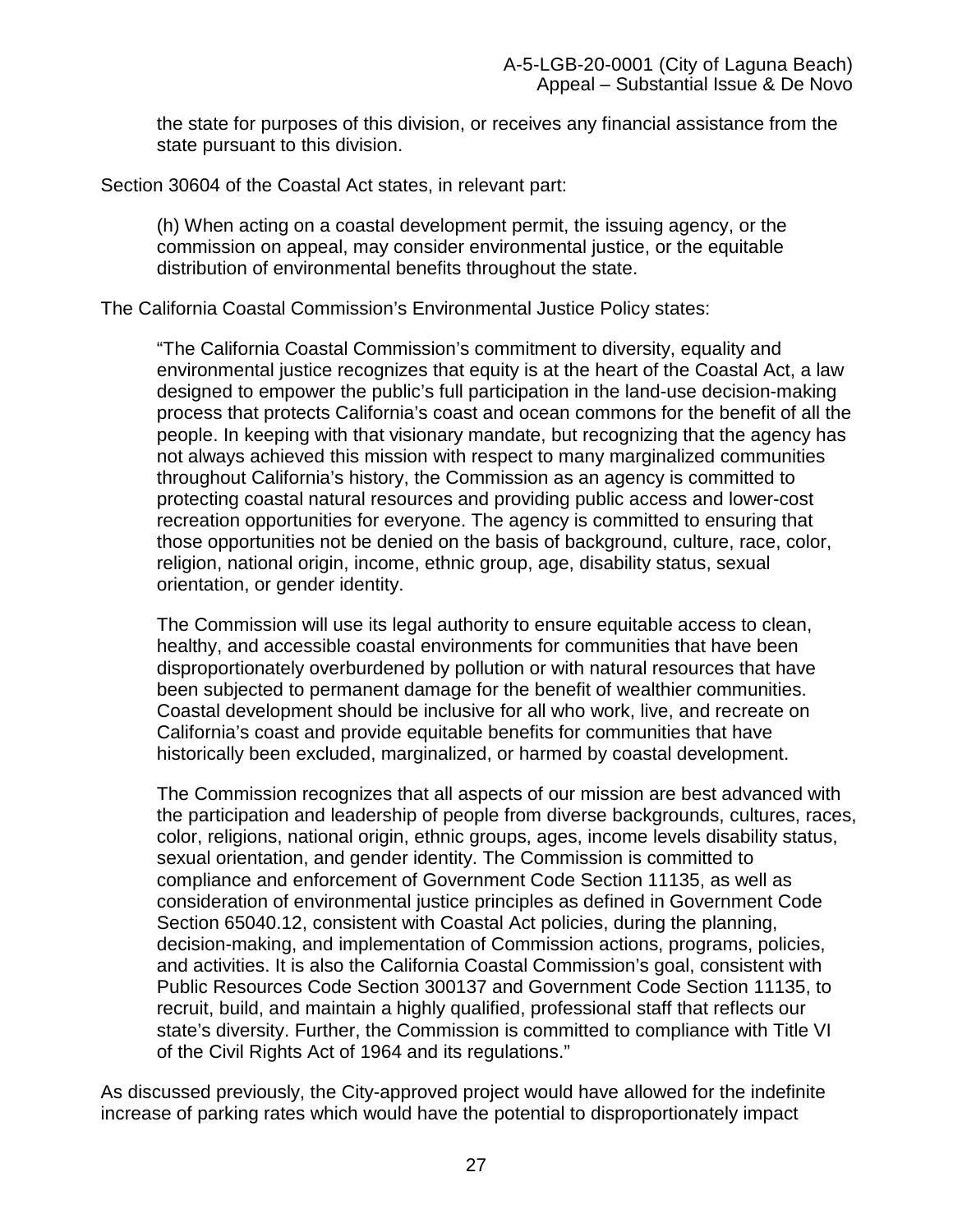members of underserved communities. Therefore, the Commission imposes **Special Condition 1**, limiting the City's authority to increase parking rates to a three year period, subject to a maximum of 10% in years two and three.

Additionally, the City has provided free/lower cost peripheral parking spaces and a free trolley program, but these parking management programs have not been widely advertised to underserved communities or made accessible in languages other than English. **Special Condition 2** requires that, before the summer 2020 peak visitor/beach use season, the City shall implement the additional language accessibility program by making information on its website, as well as in any printed materials related to the parking and trolley programs at City Hall, available in other languages, and if feasible, doing the same with the information on the City's mobile parking app. Consequently, some members of the underserved communities should be more aware of the peripheral parking and free trolley programs and more likely to be able to access them in the same manner as the general members of the public.

Any identified impacts to underserved communities that occur despite the requirements of Special Conditions 1 and 2 should be addressed through immediate City action to maximize public access for all people. If impacts persist beyond the three year authorization of the CDP, and the City seeks future parking rate increases or other changes to its Parking Management Program that require a CDP, then the City (or the Coastal Commission on appeal) will be required to evaluate the effects of the rate increases and associated transportation alternatives on underserved communities. If future rate increases are necessary to achieve the 85% occupancy rate, they will be analyzed in combination with other incentives to encourage parking away from the busiest areas, including expansion of alternative modes of transport and other sustainability implementation strategies required by **Special Condition 3**. The City or the Commission may also require additional incentives or programs to address environmental justice concerns in future CDPs. Additionally, the City should update its LCP to include environmental justice policies, which guide review and analysis of future CDPs. The threeyear authorization will also avoid impacts which could occur as a result of perpetual, incremental, and annual increases of parking rates in the coastal zone, which remain a concern of the Commission.

Therefore, the Commission finds that the proposed project, as conditioned, is consistent with the Environmental Justice policies of the Coastal Act.

## <span id="page-27-0"></span>**E. Promotion of Fuel-Efficient or Alternative-Fuel Vehicles**

LUE Goal 1 states:

Create a community that is sustainable, resilient, and regenerative. Intent – The City is committed to meeting its ongoing needs without compromising the ability of future generations to meet their own needs. The City recognizes the magnitude of the threat that climate change poses. The City can move toward sustainability and a reduction of greenhouse gas emissions by the way it manages land development and building construction, conserves habitats and natural resources, provides efficient transportation and mobility systems, and develops its infrastructure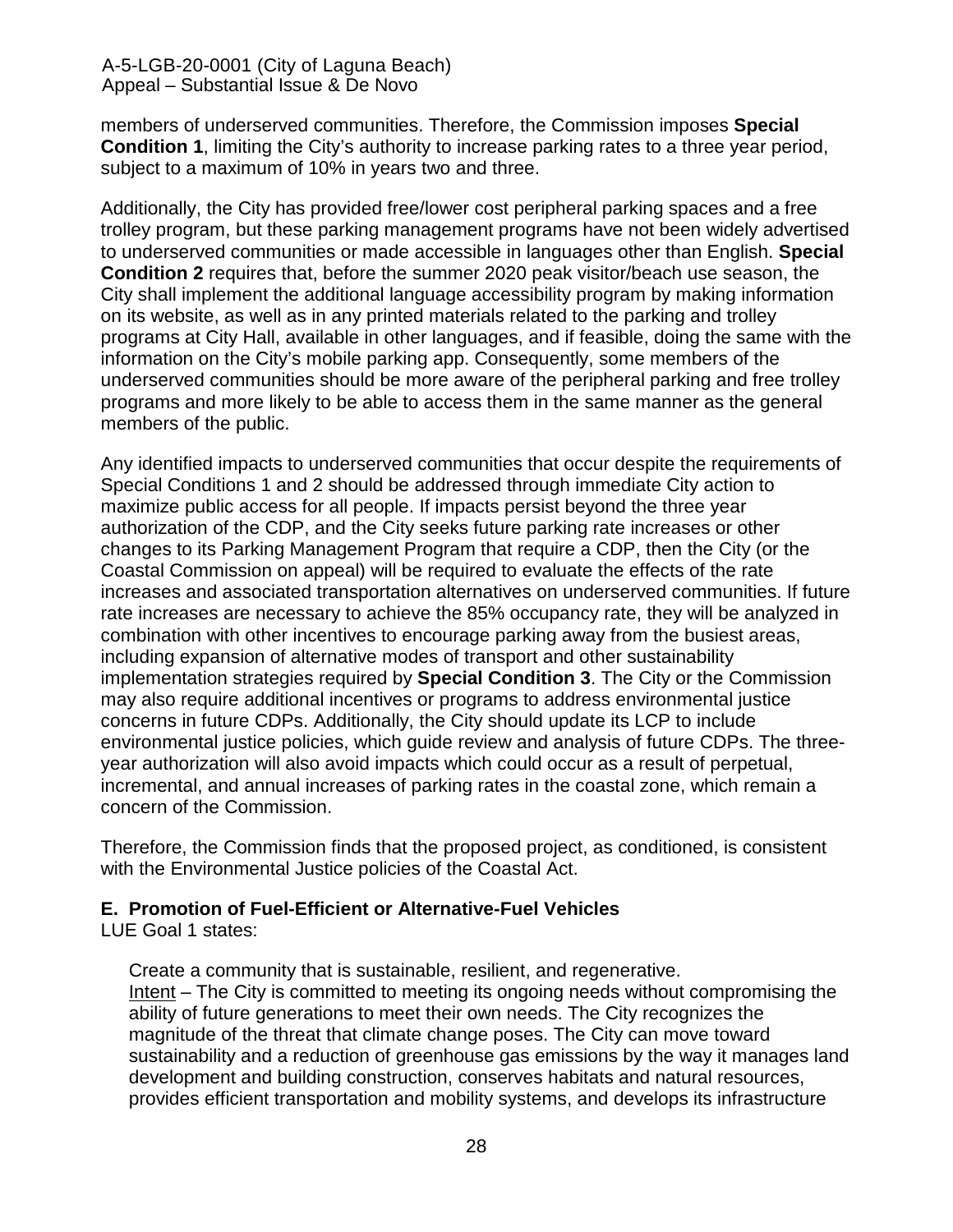and public services. Sites should be planned, buildings designed, and infrastructure developed to reduce the consumption of energy, water, and raw materials, generation of waste, and use of toxic and hazardous substances.

LUE Action 1.1.6 states:

Evaluate and consider eliminating or significantly reducing the cost of parking permits for fuel-efficient or alternative-fuel vehicles.

The City-approved parking rates apply to all motorists in a uniform manner, and there was no evaluation and consideration of reduced parking rates for fuel-efficient or alternativefuel vehicles in the City's permit record. However, since the appeal has been filed, the City has provided evidence that it promotes alternative fuel vehicles already (through installation of electric vehicle charging stations and striping designated parking spaces for electric vehicles). The City has also indicated that it will continue and expand programs and incentives that encourage sustainability and offer alternatives to driving and parking (e.g. increased operations of the free trolley and incentives to encourage cycling and walking instead of driving), consistent with LUE Goal 1 and Action 1.1.6.

**Special Condition 3** requires the City to evaluate and consider reducing the cost of hourly parking rates for the parking spaces adjacent to its electric vehicle charging stations located in the City's parking lots and/or structures before the summer 2020 peak visitor/beach use season, and provide the Executive Director with a report on its progress no later than December 31, 2020.

Therefore, the Commission finds that the proposed project, as conditioned, is consistent with Action 1.1.6 of the certified LCP cited above.

## <span id="page-28-0"></span>**F. LOCAL COASTAL PROGRAM**

The City of Laguna Beach Local Coastal Program (LCP) was certified with suggested modifications, except for the areas of deferred certification, in July 1992. In February 1993 the Commission concurred with the Executive Director's determination that the suggested modification had been properly accepted and the City assumed permit-issuing authority at that time. The Land Use Plan of the LCP consists of the Coastal Land Use Element, the Open Space/Conservation Element, and the Coastal Technical Appendix. The Coastal Land Use Element of the LCP was updated and replaced in its entirety via LCPA 1-10 in 2012. The certified Implementation Plan of the LCP is comprised of a number of different documents, but the main document is the City's Title 25 Zoning Code. The Open Space/Conservation Element and Title 25 have been amended a number of times since original certification.

As discussed in this staff report, the proposed project, as conditioned, conforms to the provisions of the City of Laguna Beach Certified LCP.

## <span id="page-28-1"></span>**G. CALIFORNIA ENVIRONMENTAL QUALITY ACT (CEQA)**

Section 13096(a) of the Commission's administrative regulations requires Commission approval of Coastal Development Permit applications to be supported by a finding showing the application, as conditioned by any conditions of approval, to be consistent with any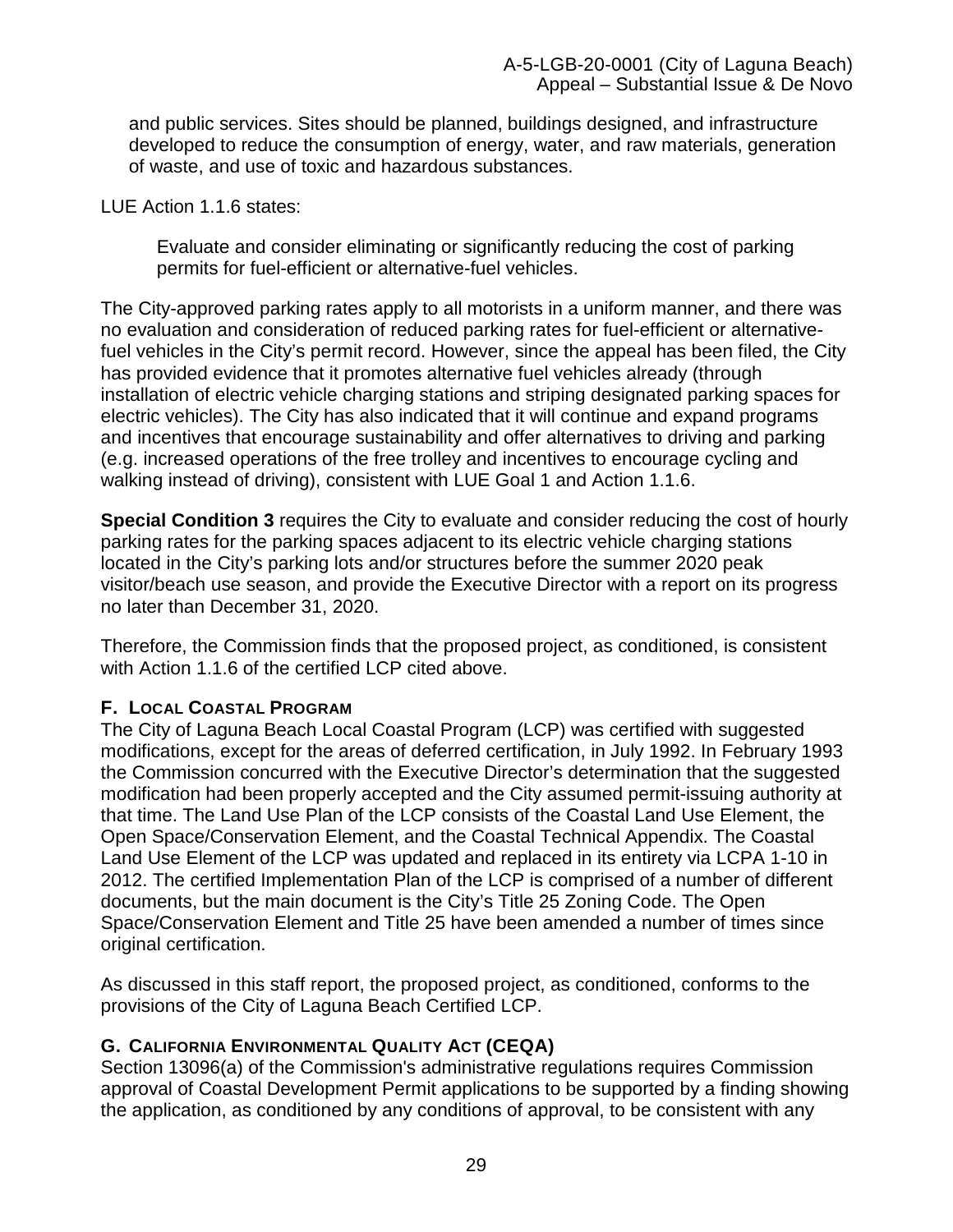applicable requirements of the California Environmental Quality Act (CEQA). Section 21080.5(d)(2)(A) of CEQA prohibits a proposed development from being approved if there are feasible alternatives or feasible mitigation measures available, which would substantially lessen any significant adverse effect which the activity may have on the environment.

The City of Laguna Beach is the lead agency for the purposes of CEQA review. On December 4, 2019, the Laguna Beach Community Development Department Planning Commission adopted a Section 15273(a) CEQA Statutory Exemption (Rates, Tolls, Fares, and Charges), which allows for the establishment of parking rates by public agencies for the purposes of meeting operating expenses and obtaining funds for capital projects, necessary to maintain service within existing service areas.

In addition, the proposed project has been conditioned to be found consistent with the certified LCP. As conditioned to minimize the impact on public access to and along the coast and underserved communities, and promote fuel-efficient or alternative-fuel vehicles, there are no feasible alternatives or additional feasible mitigation measures available that would substantially lessen any significant adverse effect that the activity may have on the environment. Therefore, the Commission finds that the proposed project, as conditioned to mitigate the identified impacts, is the least environmentally damaging feasible alternative and can be found consistent with the requirements of the Coastal Act to conform to CEQA.